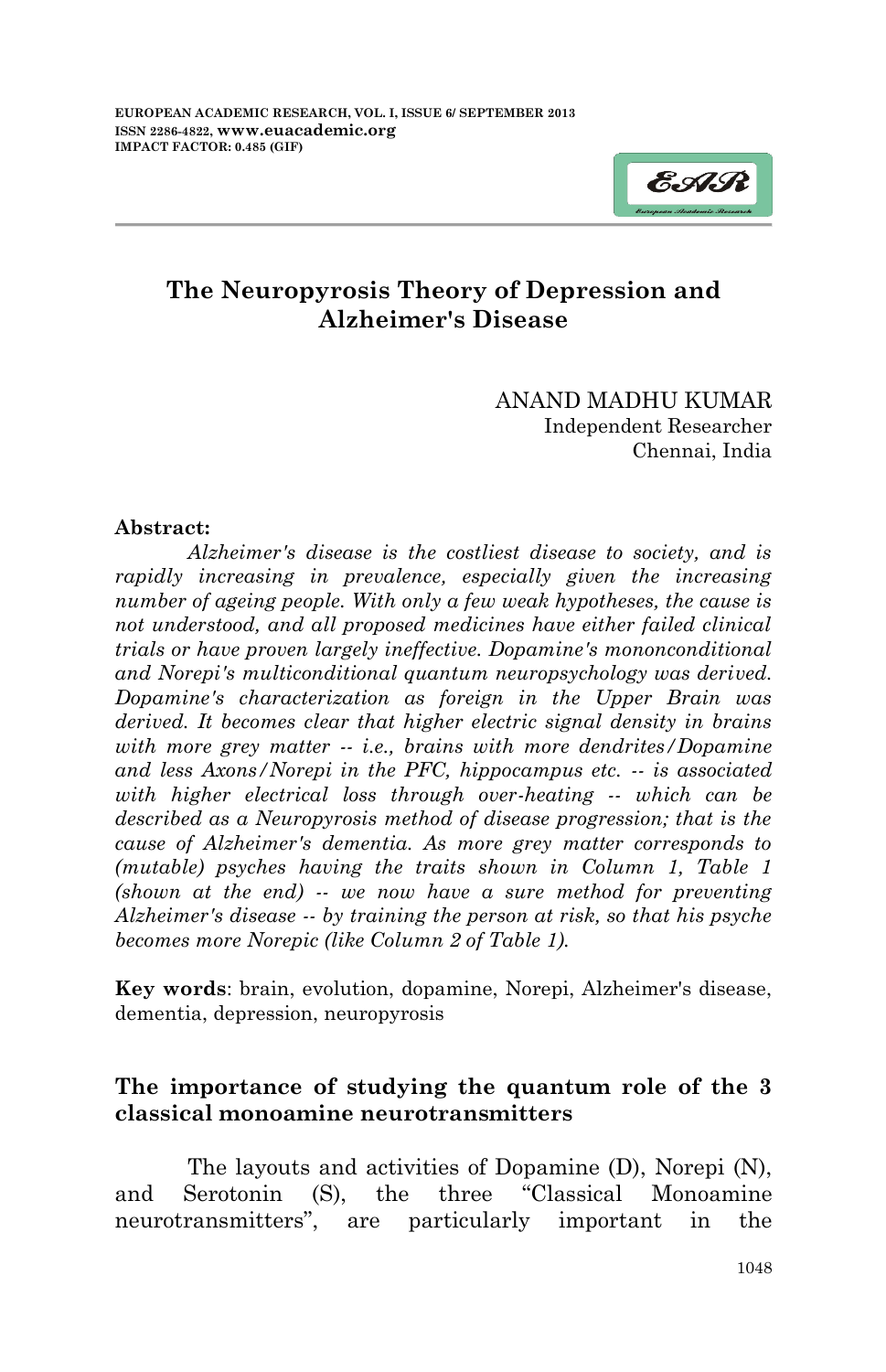psychology and physiology of the Central Nervous System, because:

- 1. Activities involving these neurotransmitters coincide with major mental events e.g.: thought
- 2. These neurotransmitters occur in a super-system which we define as the dynamic front. This makes them important, as the dynamic front is important.



The dynamic front is a set which includes 2 neuron sections. The D or S or N receptor and transmitter are attached in these 2 sections respectively; considering each neuron section a separate system unto itself -- taking as the analogue male and female systems -- as the example of *impregnation resulting in major biological event* (pregnancy) shows -- the dynamic front it generally important.

> 3. Of particular importance are the largest neurotransmitters which operate in the dynamic front, which are the 3 monoamine neurotransmitters D, S, and N. The presence of the amine makes them important as unleashers of energy (Nieuwenhuis, Aston-Jones, and Cohen 2005).

Thus we start with the premise that the layouts and activities of Dopamine (D), Norepi (N), and Serotonin (S), the three "Classical Monoamine neurotransmitters", are particularly important in the quantum psychology of the Central Nervous System.

Our understanding is summarized: D, N, and S are central; rest of the neuronal items that occur within the dynamic front, are merely support systems. Studying the evolution of D, N, and S is therefore sufficient to understand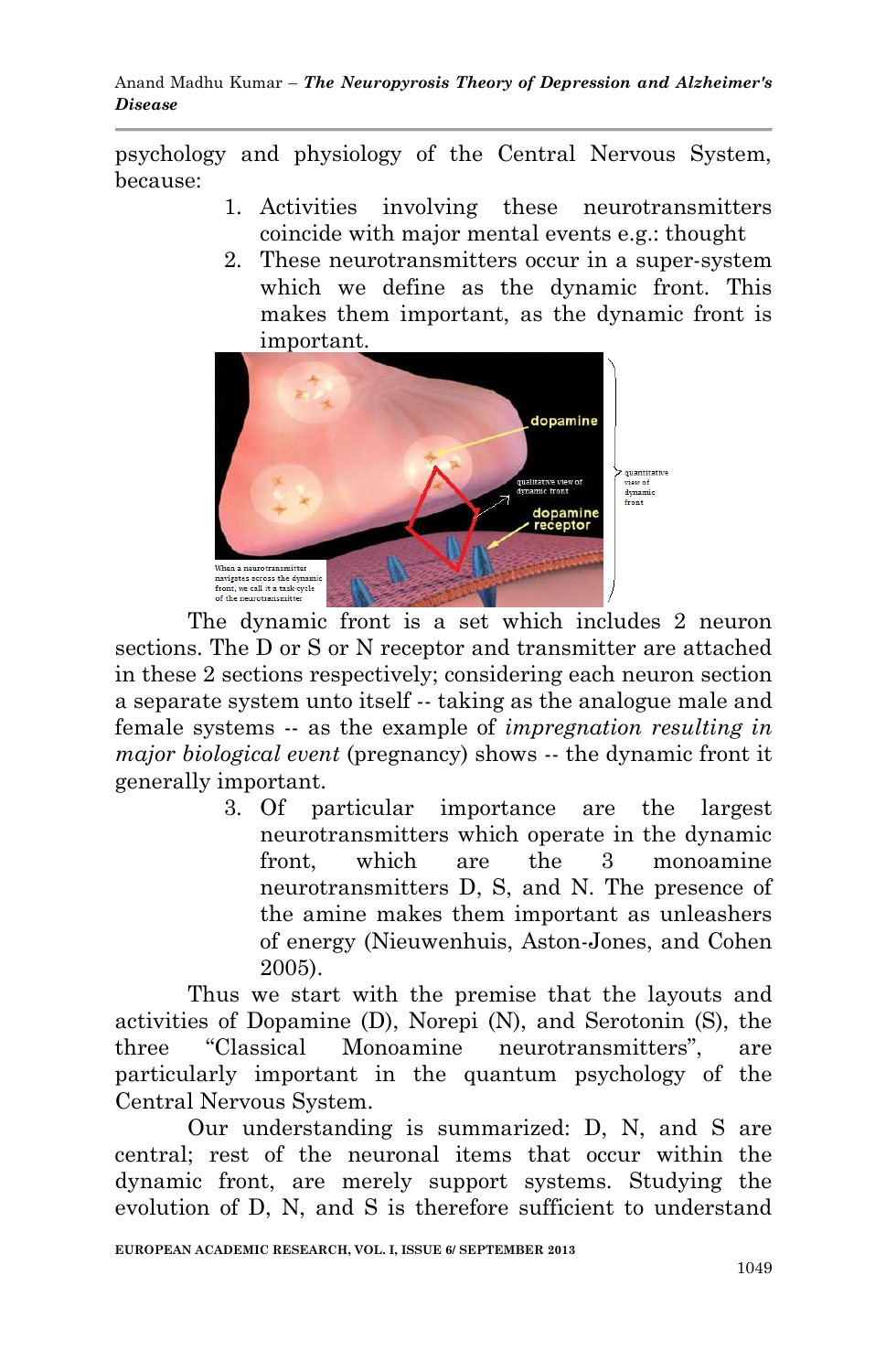the evolution of the dynamic front super-system, whose central components are D, N, and S; all other chemicals and neuron sections involved are merely dependent support systems which came later, as support systems always chronologically succeed the central system's evolution. In other words, before protoneurons became complex like modern neurons, and got the shape and features of the sub-systems (neuron sections) arrayed out as they are today -- there were still D, N, and S task-cycles, which (psychologically) are the same as in modern neurons. That is, for these classical monoamine neurotransmitters, the proto-neuron-involving *proto-interneuron dynamic front* task-cycle had a quantum neuropsychological function which is the same as their quantum neuropsychological functions amid the modern neurons, whose other complexities we can ignore in our quest to find this eternal, critical quantum neuropsychological function of the D/N/S task-cycle. Some support for drawing such conclusions, is the ancient creature sponge, in which sperm cells exist and have the exact same role as what sperm cells have in higher creatures, showing thus the immutability of the interaction of the dynamic front's central aspects which in our case are D and N task-cycles (studying S is beyond the scope of this thesis).

# **Brief introduction to the basics about D and N taskcycles -- their signal boosting nature**



**EUROPEAN ACADEMIC RESEARCH, VOL. I, ISSUE 6/ SEPTEMBER 2013** As signals progress through the nervous system's *signal cables* (the slender parts of neurons i.e. axons and dendrites),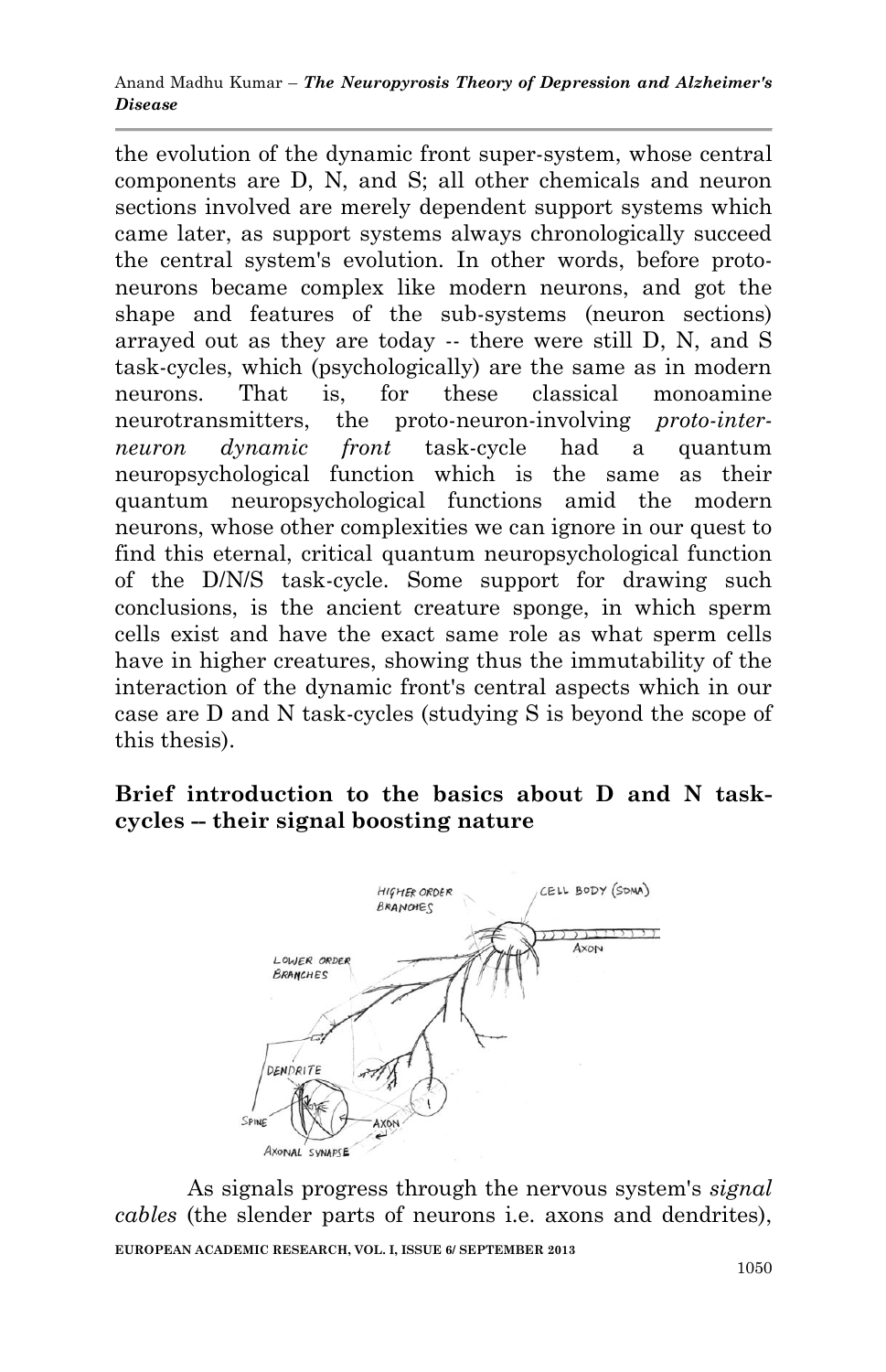they either die out due to transmission loss, or, if regarded as valid, they are boosted by D or N's signal boosting characteristic, about which it is said:

- 1. "Intracortical currents are triggered by the release of neurotransmitters", in particular, that "neuromodulators like noradrenaline, dopamine or serotonin have Indirect modulating effects" - Frodl-Bauch et al., 1999, as quoted in the Nieuwenhuis et al. Paper (Nieuwenhuis, Aston-Jones, and Cohen 2005).
- 1. "Enhance the synaptic responses of cortical neurons to their other inputs, in effect increasing the gain of cortical neuronal activity", thus N "might serve to amplify signal conduction" (Nieuwenhuis, Aston-Jones, and Cohen 2005).

Actually, these neurotransmitters boost signals, if valid (D and N have different conditionalities for determining which signals are valid, and to be boosted); we can ascribe it to the presence of the energy-carrying monoamine in D/N/S, surely? And the presence of Melanin in the areas that manufacture D (SN) and N (LC) is also related to the high energy of these neurotransmitters, which prolong signals by serving as sources of potential energy.

Now let us study the conditionality for boosting, which will tell us the quantum neuropsychological role of these neurotransmitters.

## **Studying the evolution of D, N, and S to find the (eternal) quantum neuropsychological details of the Central Nervous System**

Dobzhansky's comment is worth citing: "Nothing in biology makes sense except in the light of evolution".

Thus we study evolution of D, N, and S, in a bid to understand their task-cycles' (eternal) quantum neuropsychological functions, which will lead us to understand the quantum neuropsychology of the Central Nervous System.

We'll now study the key stages in the evolution of the nervous system (life-form).

**EUROPEAN ACADEMIC RESEARCH, VOL. I, ISSUE 6/ SEPTEMBER 2013** Life forms are ultra-complex chemical reactions, and neurotransmitters are "stable ranged chemicals" defining their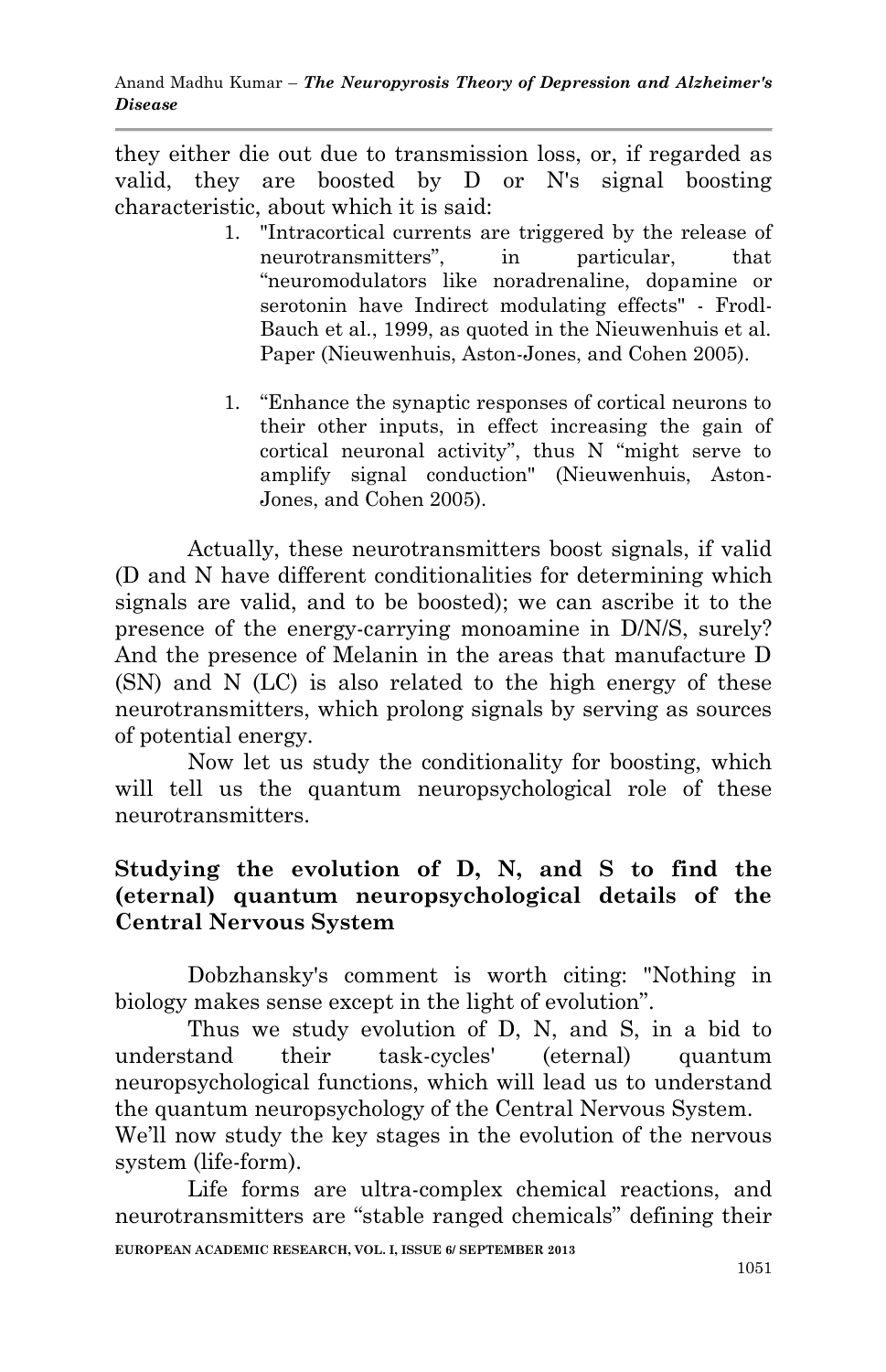deepest aspects. Let us define the dynamic front of the CNS or proto-CNS as *base of reactions*… let us say, *base of reactions* means the central class of chemical reactions in the multifaceted chemical reaction "life-form".

Now S (Serotonin) has a specific unique structure which puts it on a league of its own, whereas D (Dopamine), O (Octopamine), and N (Norepinephrine) have similar structures which means that all three can be clubbed as similar, on the other hand.

S is found in plants as well… where it guides major operations; S is thus one of the most ancient molecules in lifeform. D is also found in plants, and though both D and S may be found in plants, they don't occur in the relevant "D-S system" format, because of which we can define the plant as a *S base of reactions*.

As opposed to Lamarckian incrementalist or minor view of evolution -- in the science of major aka disruptive evolutions, which by definition occur in the dynamic front -- the theory is, to see evolutions as accidents.

At one such accident, D and S entered into a highly specific reaction (D-S interactions set), which was the birth of the D-S base of reactions.

It is well-established that S plays a major role in modulating D systems; we call it a D-S interactions set, which is the key aspect of what we call D-S base of reactions; the rise of which was the first complexity in life-form evolution.

We might choose to reserve the term *animal* for bilaterally symmetric vertebrates and invertebrates, so we call the D-S-base of reactions-based life-form, as "planimal".



**EUROPEAN ACADEMIC RESEARCH, VOL. I, ISSUE 6/ SEPTEMBER 2013**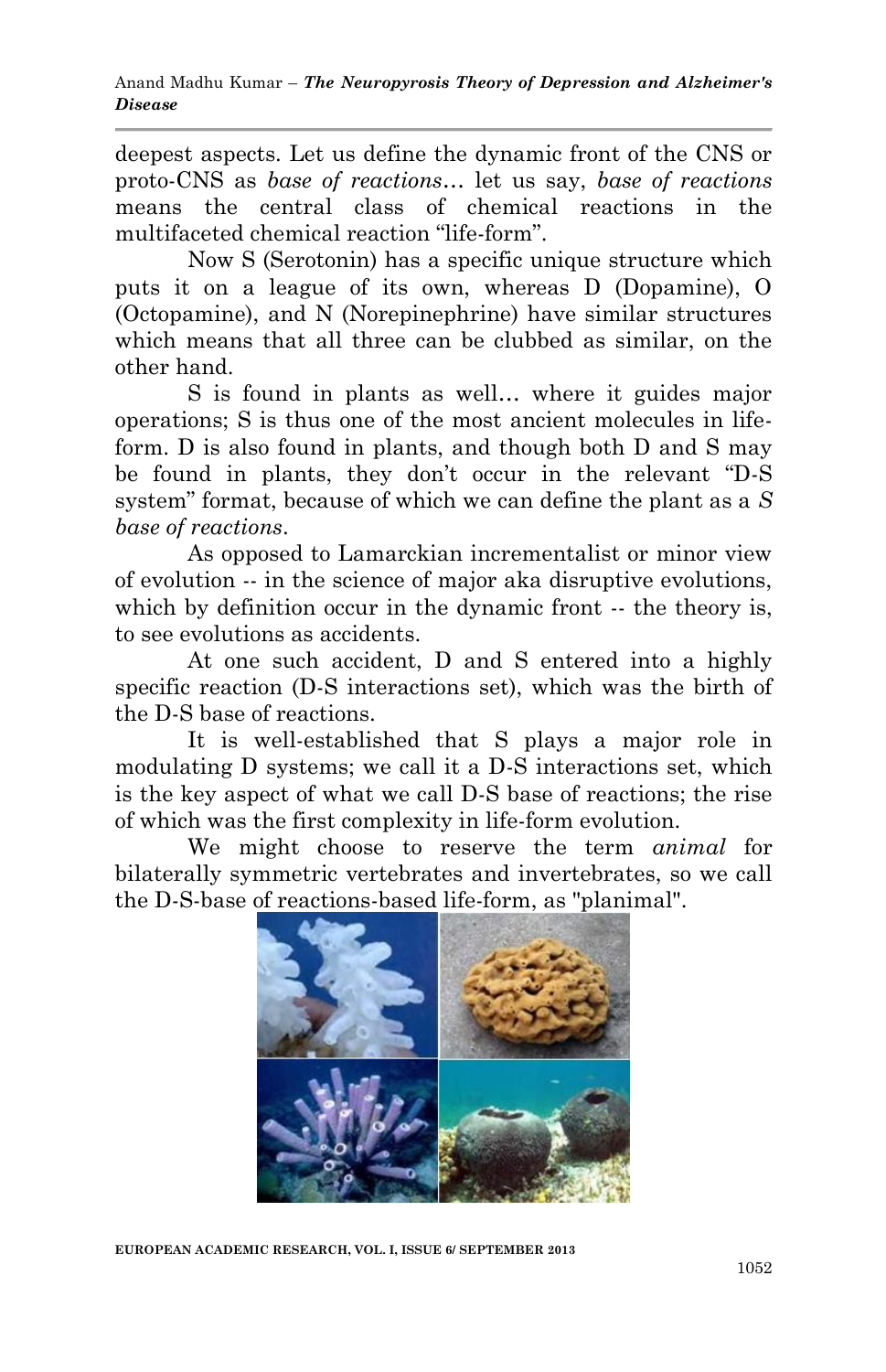

An example that can be cited is the *sponge*, in which Dopamine (Liu et al. 2004) and Serotonin (Weyrer, Rutzler, and Rieger 1993) have been found. That is worth analysis. The sponge has long been superficially recognized as the "missing link" between plant and animal, and where else but, of course, the dynamic front, could be the area where the difference arises! Soon we will further vindicate our view that *the sponge is a D-S base of reactions*. The *planimal* – a life-form defined by how the D-S base was chief in its hierarchy of reactions – evolved when the plant bodily molecule of Dopamine (D) entered into this highly specific *D-S interactions set* with S – thus giving both D and S the pioneering status of neurotransmitter, starting the career of the proto-CNS/planimal, whereby cells collaborated in a lifestyle more complex than that of plant -- the planimal was the first quasianimal.

For another disruptive evolution, another accident occurred -- D somehow evolved into O (Octopamine) in some domains.

In some Planimals, D turned into O in what can be called accidental mutation reactions; some of the accidents were successful mutations i.e. O-involving reactions which were accepted by the old D-S base of reactions – the law of entropy allowed it to thrive. However, O and D are chemically similar, and, to an extent, can be likened to capstones competing for control of the same adjunct molecule pyramids, with which they carry out similar reactions. There must be a wide range of such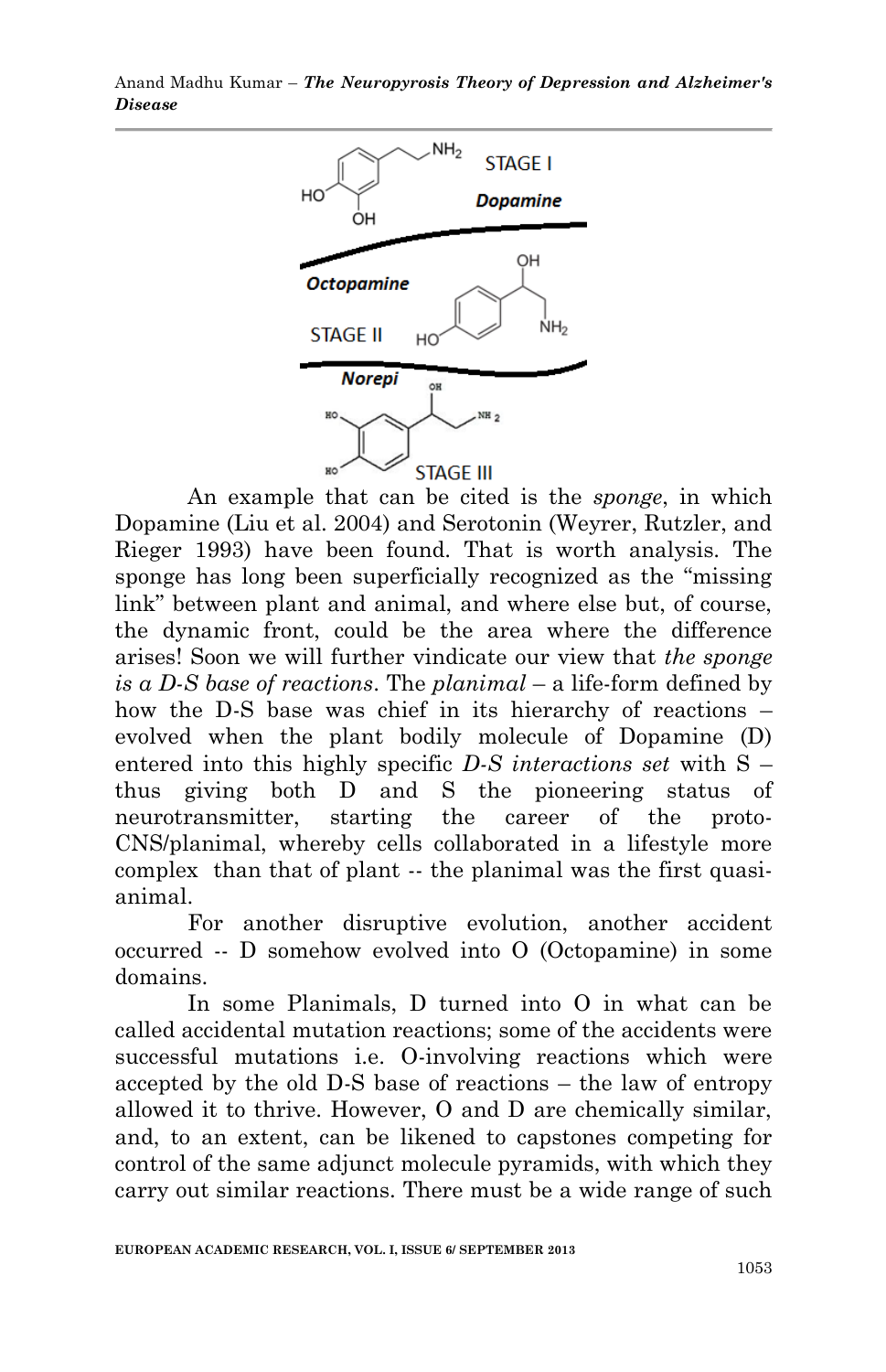adjunct molecules. This was, then, the rise of the O-D-S (or D-O-S) base of reactions, with O-D-S defined by the primacy of O in the local or total reactions pyramid (life-form), and D-O-S defined by the primacy of D in the local or total reactions pyramid (life-form). The D-O-S/O-D-S creature is called animant, not any longer planimal like the sponge.

Sometime after this was the fusing accident, when a pretrilobite creature emerged as the D-O-S *+* O-D-S creature -- i.e., the bi-brained invertebrate animal that had bilateral symmetry; it is a most successful design; nearly whole of animalia is like this; excepting a few planimals like Jellyfish and hydra, which are radially, not bilaterally symmetric. The Left Brain was D-O-S, where D has primacy (the neural correlates of such primacy are yet to be found), and the Right Brain was O-S-D (and then N-S-D), where O (and then N) had primacy; and thus Left brain can generally be called the "RS", similarly right brain can generally be called "GS" (Generative System). However, in hyper-RS condition, right brain starts getting left brain-like characteristics (most visibly in memory structures) and vice versa, thus it is better to talk about 'RS' and 'GS' as concepts centred in but separate from the Left Hemisphere and Right Hemisphere respectively.

There was, furthermore, another disruptive evolution when O changed into the similar N (Norepi). Merely on the basis of how *vertebrates have N whereas invertebrates have O*, we can say that N brought into the picture a new ability for the nervous system to be decentralized, as borne out by the presence of spinal cord (which is the main detail, beyond the vertebra). Otherwise, psychologically, O and N seem to have similar task-cycles. Now we further justify the above statements by trying to isolate the nature of D and O/N taskcycles.

# **Isolating the essential nature of the D task-cycle**

It was found that, generally, D works in a fixed *stimuli*reactive manner (which we therefore call "receptive" type taskcycle), whereas O/N works in a different manner which can be called "generative".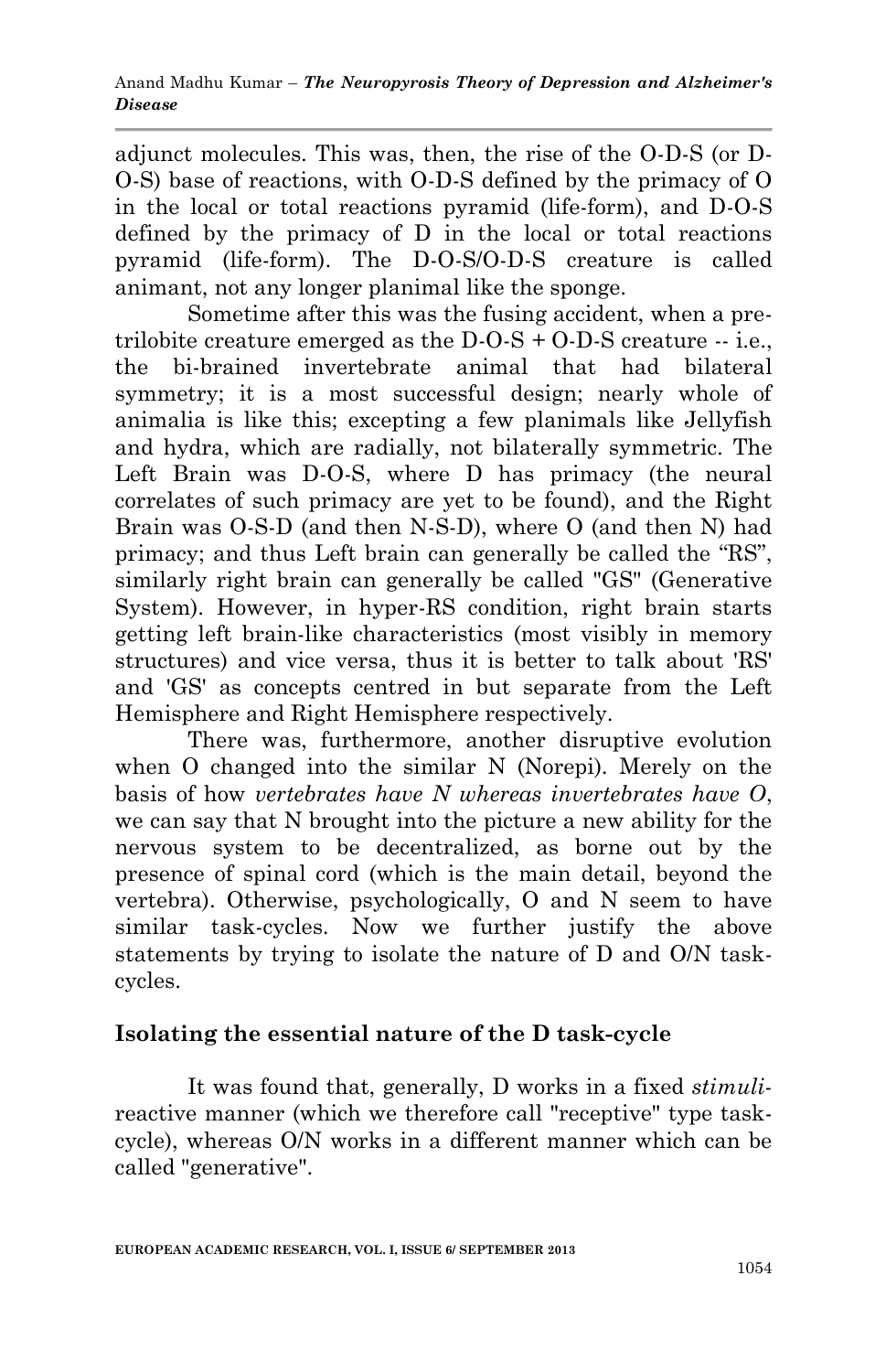The *stimuli*-reactive (receptive) nature of D was found from examples (note the consistent presence of characterizable *stimuli*):

1. In plants, D handles browning (Mayer 2006) in response to injury (i.e., injury is a type of *stimuli* – occurrence of which triggered a D Task-Cycle).

2. D is released by alga Ulvaria obscura during antiherbivore defense mechanism [\(Van Alstyne](http://www.researchgate.net/researcher/18943206_Kathryn_L_Van_Alstyne/) et al. 2006) (herbivore represented as *stimuli* received by the alga leading to a reaction, initiating which was the role of D task-cycle).

In complex creatures, despite the presence of more complex bases of reactions, D activity is observed to be necessarily involved in automatic reaction to *stimuli*:

3. In insects, D "acts as a punishment signal necessary to form aversive memories" [\(Schwaerzel](http://f1000.com/prime/search/evaluatedpubmed?query=Schwaerzel+M&queryField=Author) 2003) (of external objects represented as *stimuli*, such reaction to which exemplifies the D task-cycle's isolatable nature as reactive to *stimuli*)

4. Or, D (task-cycles are observed when) the creature gets aroused [\(Schwaerzel 2003\)](http://f1000.com/prime/search/evaluatedpubmed?query=Schwaerzel+M&queryField=Author) (as a response to external objects represented as *stimuli*)

5. In animals, D task-cycles are found to occur as responses to various *stimuli* (money, prospect of sex, food etc.)

6. In particular, the sponge, which, according to our theory, gives an example of a pure D-S nervous system:

"Sponge lacks nervous, digestive or circulatory systems; instead the water flow supports all these functions. However most species have the ability to perform movements that are coordinated all over their bodies, mainly contractions squeezing the water channels and thus expelling excess sediment and other substances that may cause blockages [whose presence were *stimuli* which caused action, thus it was a reaction] . Sponges may contract to reduce the area vulnerable to attack [a response conforming to "attacker" *stimuli*]. The mechanism is unknown, but may involve chemicals similar to neurotransmitters." Actually, the mechanism involves D Task-cycle(s) in the sponge's D-S proto-CNS (a D task-cycle supported by a very basic form of support system. One of the details is that sponge lacks cell walls; the S-base of reactions (plant) had cell walls. Thus the vanishing of cell walls represents a great leap forward in the idea of dynamic front).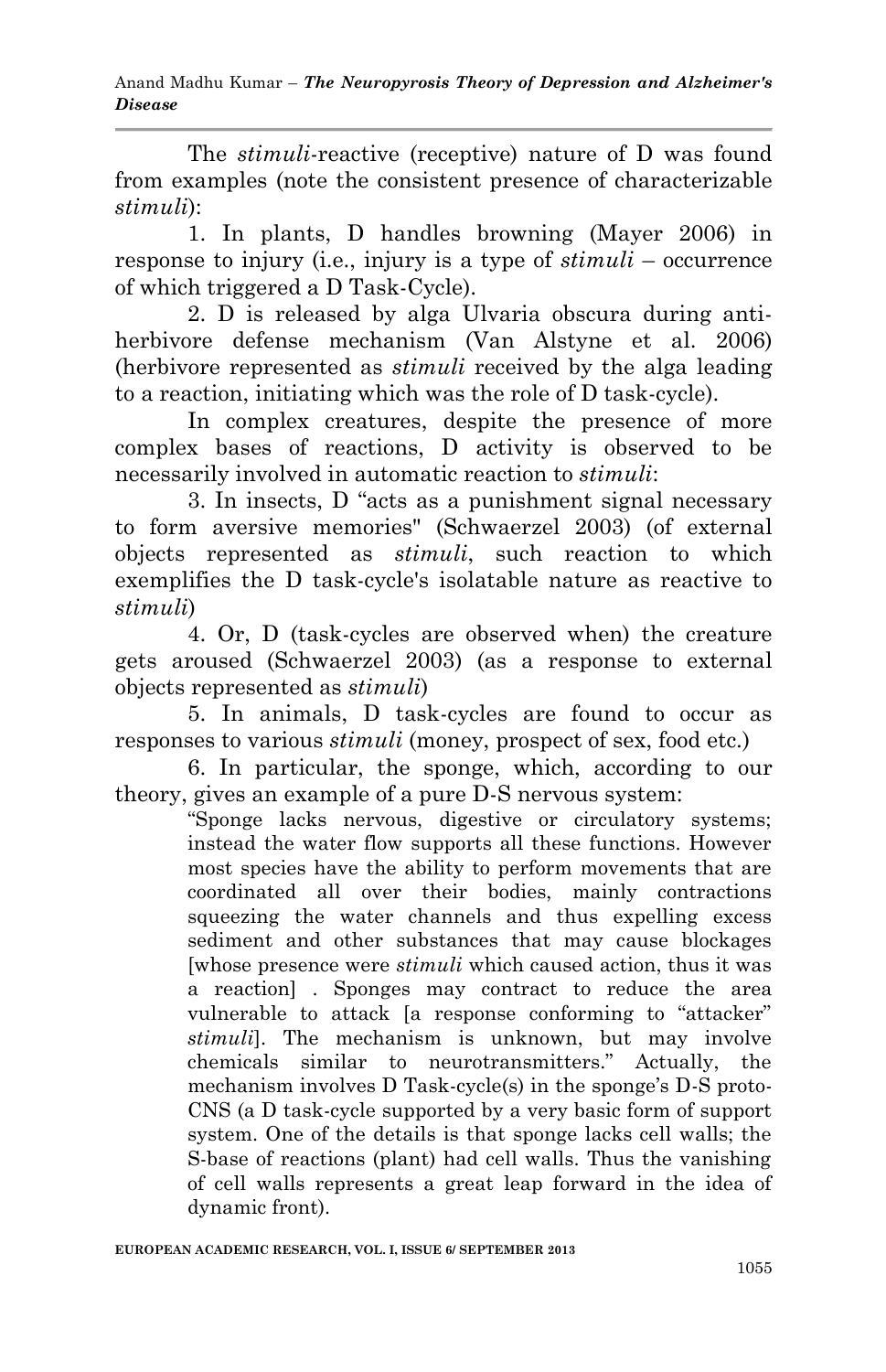The sponge's type of reactive behaviour vindicates our earlier assumption that sponge is home to no more than the D-S base of reactions.

# **Isolating the essential nature of the O/N task-cycle**

We had already stated that, while physiologically N and O are different, psychologically they are the same. While D-S is involved in reactive behaviours, O-S (or N-S) system seems involved with far more than knee-jerk reactions.

1. "In the locust jump, O modulates muscle activity, making the leg muscles contract more effectively".

This is not directly a reaction to any given stimuli, as we could say in the case of D-S.

2. Similarly, O "is widely used by invertebrates in "energy-demanding [novel, not autonomous or stimuli reactive] behaviors" – like flying, egg-laying, and jumping". All these are not dependent on any isolatable stimuli.

3. "In the firefly, Octopamine release leads to production of light in the lantern".

A definite pattern is seen  $-$  O, the precursor of N, is involved with contrived actions which are not direct stimuliresponses.

Fire-fly puts on a lantern depending on, say:

- Whether or not it is night (a "1" value, conveyed as a signal)
- Whether or not a female is nearby (or something else that is known as a signal)

Thus both must be true, so O/N seems like an AND gate, from this perspective. N, the psychological equal of O, is also similarly handling complex activations (complex, in the sense, not directly reactive to stimuli):

"In 1964, Chapman and Bragdon (1964) found that ERP responses to visual stimuli differed depending on whether the stimuli had meaning or not. They found that the responses contained a large positivity [*a signalling event, called "P300 event potential", and later proven to involve N*] that peaked around 300 ms after the stimulus appeared. They speculated that this differential response, which came to be known as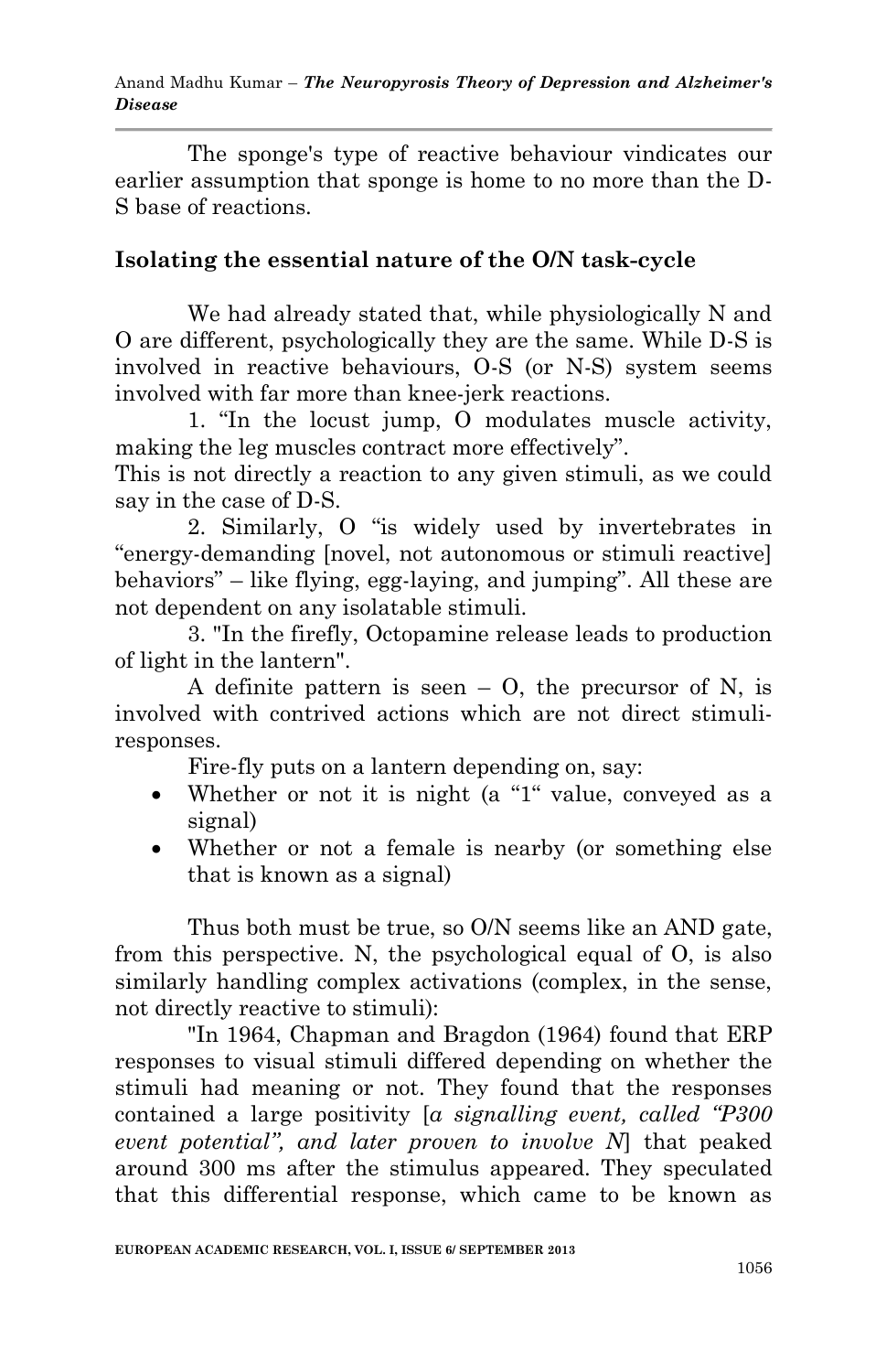P300, resulted due to how the [stimuli] were meaningful to the participants". In this case, the N-involving P300 was dependent on multiple inputs -- that is the meaning of the term *meaningful* which they use.

This P300 wave was subsequently associated with the "LC-NE neuromodulatory system" by researchers (Lutzenberger, Elbert, Rockstroth 1987; Pineda, Foote, and Neville 1989; Johnson 1993).

*"In later studies published in 1967, Sutton and colleagues had subjects guess whether they would hear one click or two clicks. They again observed a positivity around 300 ms after the second click occurred - or would have occurred, in the case of the single click... They also had subjects guess how long the interval between clicks might be, and in this case, the late positivity occurred 300 ms after the second click".* 

Thus, in case of Norepi task-cycle, whatever the answer to be solved, *multiple relevant signals* add up to solve it:

4. *"They again observed a positivity around 300 ms after the second click occurred".*

N-calculated solution  $=$  "2 clicks", solved out of 2 signals (click1) AND click2) -- thus 2 input signals (quasi-stimuli) were used to generate output.

5. "*Or would have occurred, in the case of the single click".* 

N-calculated solution = *signal "1 click"* AND *signal "no more*   $clicks" = "only 1 click".$ 

6. "The P300 is thought to reflect processes involved in stimulus evaluation or categorization". "Evaluation/categorization" implies stimuli being weight *in context of some other data*, which again upholds the multi-input nature.

What happens in the Norepic task-cycle is that the Ntask-cycle site (Axon) adaptively calculates from various signals and gives the type of output required – thus this output is generated out of *multiple signals* – which is felt as the "P300", which occurs 250 to 500 ms after all stimuli needed for the output are at hand.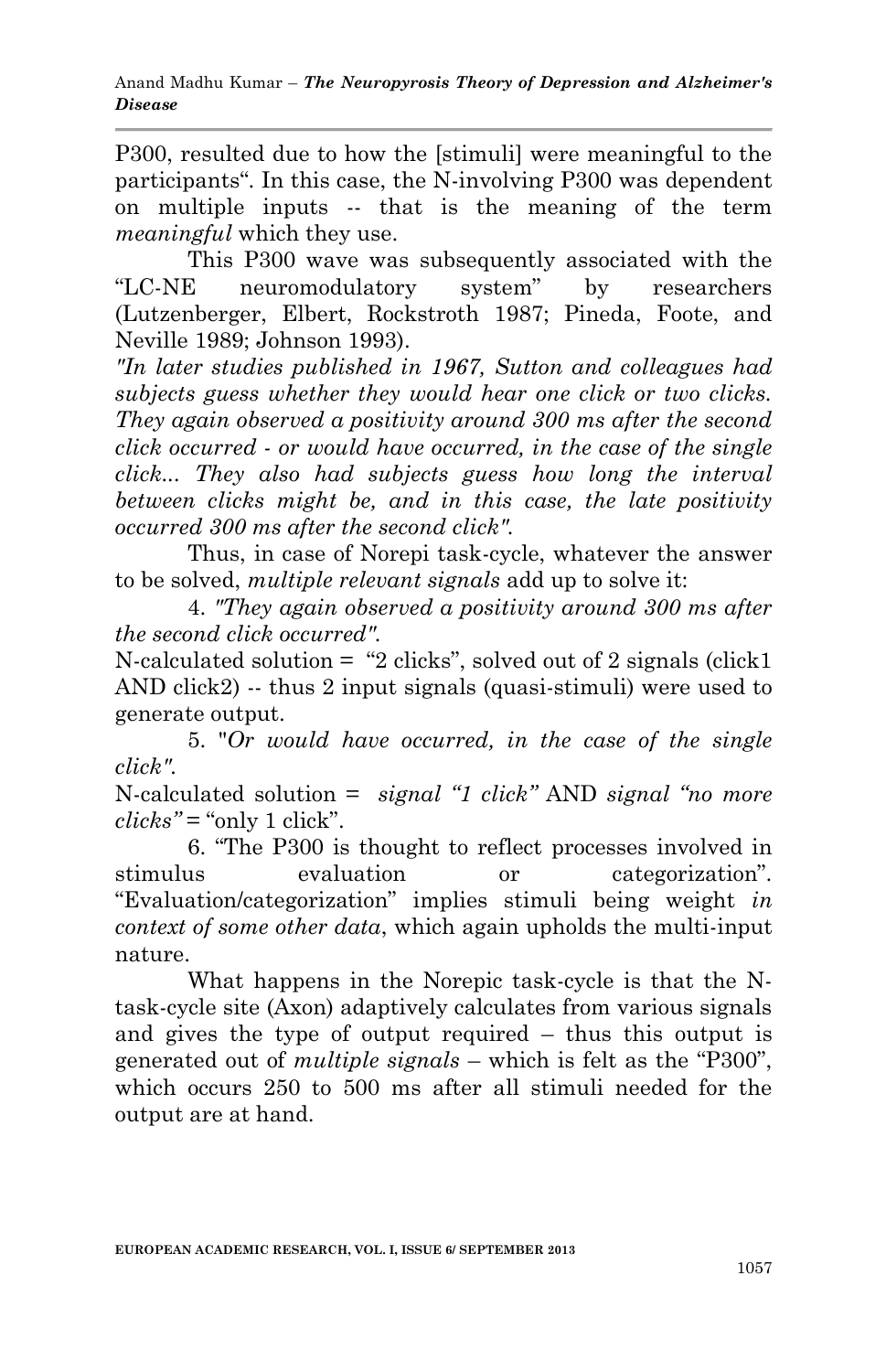## **The differences between Dopaminic and Norepic type of processing**

Thus the difference is between D's simple stimulireactive aka monoconditional signalling, and N's complexly reactive multiconditional signalling.

N has ability to consider signals from multiple directions, not just one (as seems to be the case in D trigger process) i.e. Ability to choose whether to fire signal or not fire on the basis of specifics of various parameters.

Another very interesting detail is that Norepi task-cycle sites are axons (13) of neurons; Dopamine task-cycle sites are dendrites; Yao et al.: "Dopamine receptors are present throughout the soma and dendrites of the neuron, but accumulating ultrastructural/biochemical evidence indicates that they are concentrated in dendritic spines" (Yao, Spealman, and Zhang, 2008).

We have, then, enough proof to state: the rise of the O-S-D was when, from the sponge democracy (which is unable to adopt good ideas difficult for the intended beneficiary to understand) – emerged the proto-Axon, having a talent of using the O/N-centric base of reactions to discriminatingly relay orders to other cells (rather than tyrannically declaring, *always be on*) – those cells then gladly adapted to the great leadership, taking on roles in a post-insular true democracy. That brought about the rise of organs, and evolutionary intelligence, in O/N-S system.

The "organ master" role of Axons and N is apparent: N triggers the release of glucose from energy stores, increases blood flow, heart rate, or oxygen supply etc. in the fight-orflight situation (which is not a direct reaction to stimuli).

"Axons are the primary transmission lines of the nervous system. At synapses, axons make contact with other cells, usually other neurons but sometimes muscle or gland cells [i.e. here, axons give orders with discriminating ability]"…

The link between Axons and O/N is confirmed in how Livingstone et al. observed that injecting O into a lobster and crayfish resulted in limb and abdomen extension (Livingstone, Harris-Warrick, Kravitz 1980).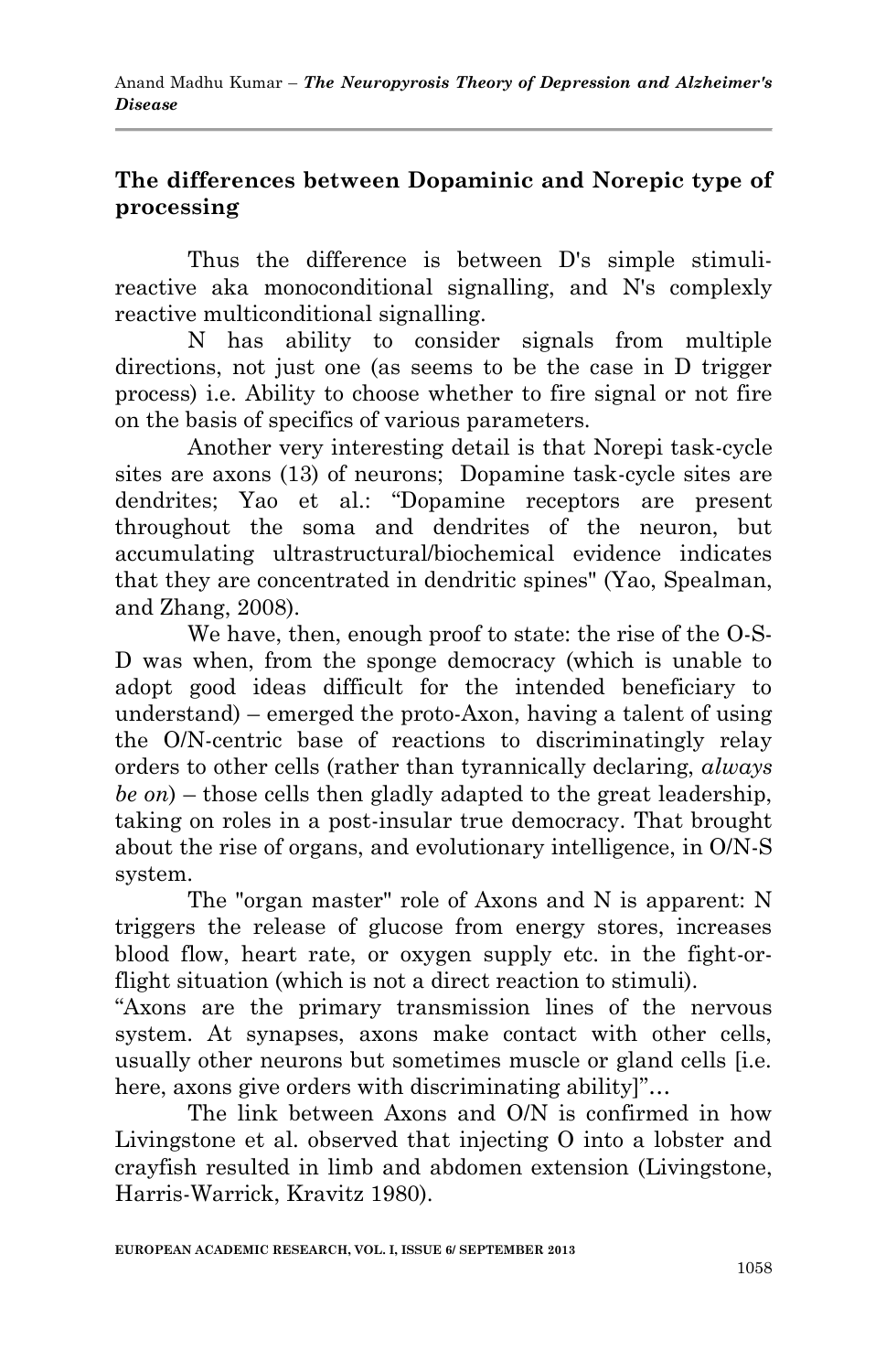This also clarifies why sponges, who lack O/N, do not have specialized organs. Because, for specialized organs to work, the discriminatory signalling nature of O/N is required (no organ systems can function at the "always on" mode). We can refer to this property of O/N, by the term "localized evolutionary intelligence". *Localized evolutionary intelligence* is absent in the sponge, which "lacks nervous, digestive or circulatory systems" -- by this detail, our characterization of sponge as a merely D-S base of reactions, is further vindicated. O is found in plants having what one may call "localized evolutionary intelligence" e.g.: bitter orange (7). But, similar to the plant D seen in fruit browning, O in plants is not in that specific interplay with S which defines "CNS".

## **D and N as logic gate constituents of behavioural neural networks**

The neurotransmitters themselves are at the center of the life-form, as the dynamic front theory had suggested. In the D or N-involving events, which can be called signal transformative events -- the neurotransmitter, not its generator (Locus Coeruleus or Substantia Nigra) -- is central in the quantum level signal-modification event; every other brain system associated with the process, despite having a relatively quantitative presence, is more likely merely a support system. Thus the quantum episode is about Dopamine or Norepi's modification of neurodata, how this modification follows, in either neurotransmitter's case, different but consistent logical laws. It is about how the neurotransmitter reacted to neurodata i.e. converted neurodata (signals) to another logically following neurodata… it is not about an *advanced neural control system which gave input to the LC-NE modulatory system, which then wisely juggled the Norepi molecules in the brain* – which is a current misconception probably inspired from the popular but similarly misleading myth about the "overly centralized Dopamine reward system". That false view imagines the Locus Coeruleus as a great system that releases Norepi according to various inputs – and not merely a minor refilling system – which is what it actually proves to be. Thus when the LC generates Norepi, it is not about it releasing Norepi on the basis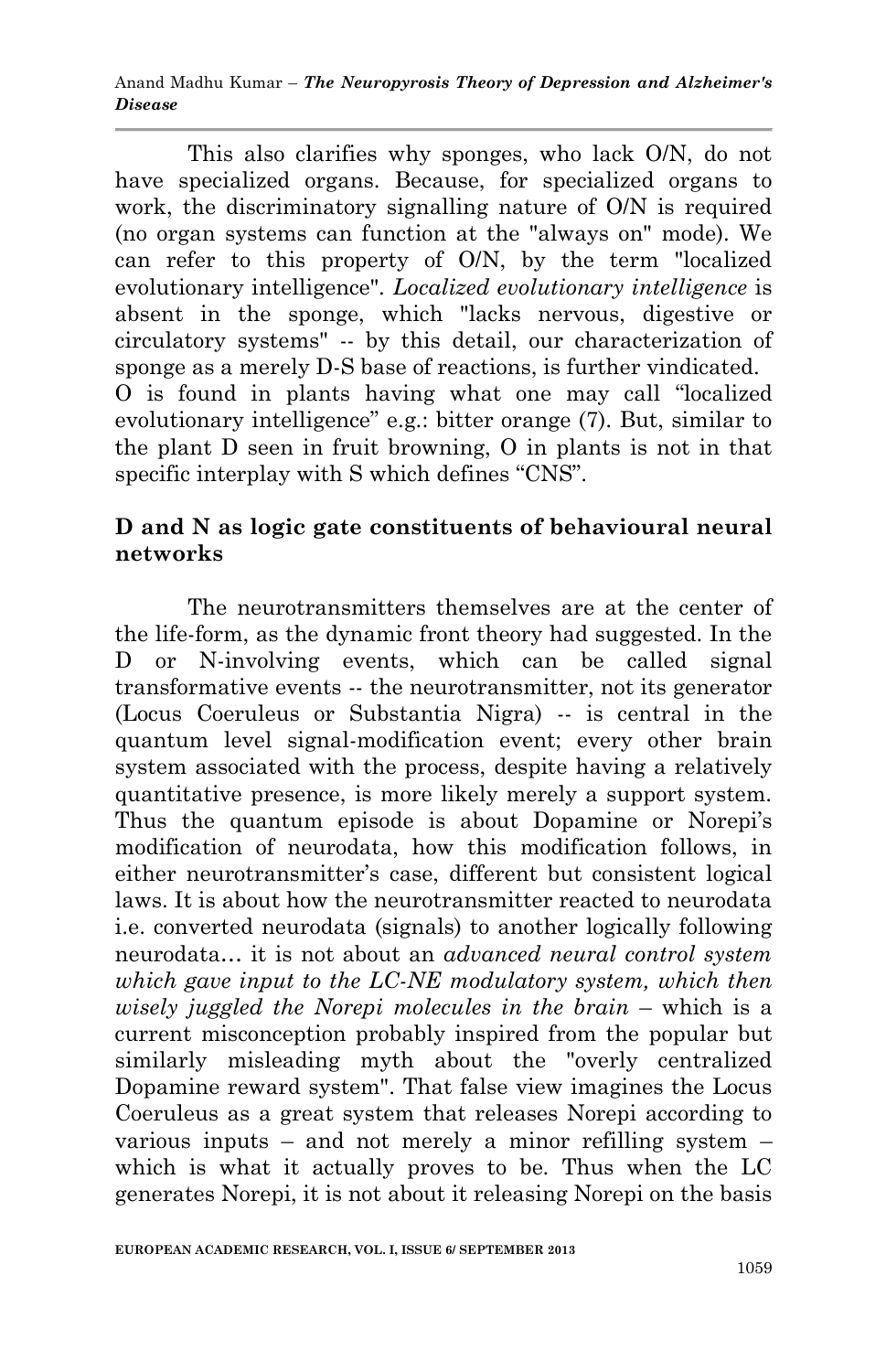of any other input apart from the input provided by the vesicle which said "My Norepi molecules were spent in local reactions, refill me", or something (the particulars of these mechanisms themselves, are beyond the scope of this thesis).

In summary, if stimuli "fits" (i.e. if signal comes from right direction) the D task-cycle is tripped, and the signal is boosted into a predefined direction. Smoking is a well-known involver of D task cycles, let us see what happens there.

The smoker's smoking-cycle related dendritic (smokers have longer dendrites), dopaminic neuron areas – are such that, on receipt of valid signals through meta-spinal cables – they automatically trigger D Task-cycles – causing a relatively autonomous impulse to smoke. Sight of cigarette, smell of smoke, drop in body Nicotine levels, are "valid signals" – to be, the dopaminic AI has learnt – boosted, redirected into *impulse to smoke*.

Journey of some "red" data through retinal cables is felt by a huge number of areas; if relevant to dopaminic trigger (as in the bull who gets angry on seeing red), that trigger, being associated with local D check-posts, will be "tripped". Or similarly apple, if seen, may cause "eat" by unconscious D mechanism. In case of D, it is a basic cause-effect/triggering mechanism… the life-form design is using D's trigger mechanism to build complex neuronal arrangements (circuits). The D trigger element of the circuit is comparable to simple falling dominos.

This style in which D or N acts is used by *stimuli-- >action neural circuits* – both *more D-reliant, less N-reliant* circuits and *more N-reliant, less D-reliant* circuits. Such are the circuits which colour the nature of one's personality, which is all about how the myriads of D or N are arrayed, so that a person will behave in a particular way depending on stimuli.

The dopaminic process, as it is more stimuli dependent, is called *receptive* process, and circuits more dependent on dopaminic processing belong to the Receptive System (RS). For N, similarly, we speak of the Generative System (GS).

Thus, surely, if one asks, "What makes a brain different from the other brain"? The answer is the layout of D and N check-posts, which are arranged in different permutations and combinations representing different behaviours. If there is any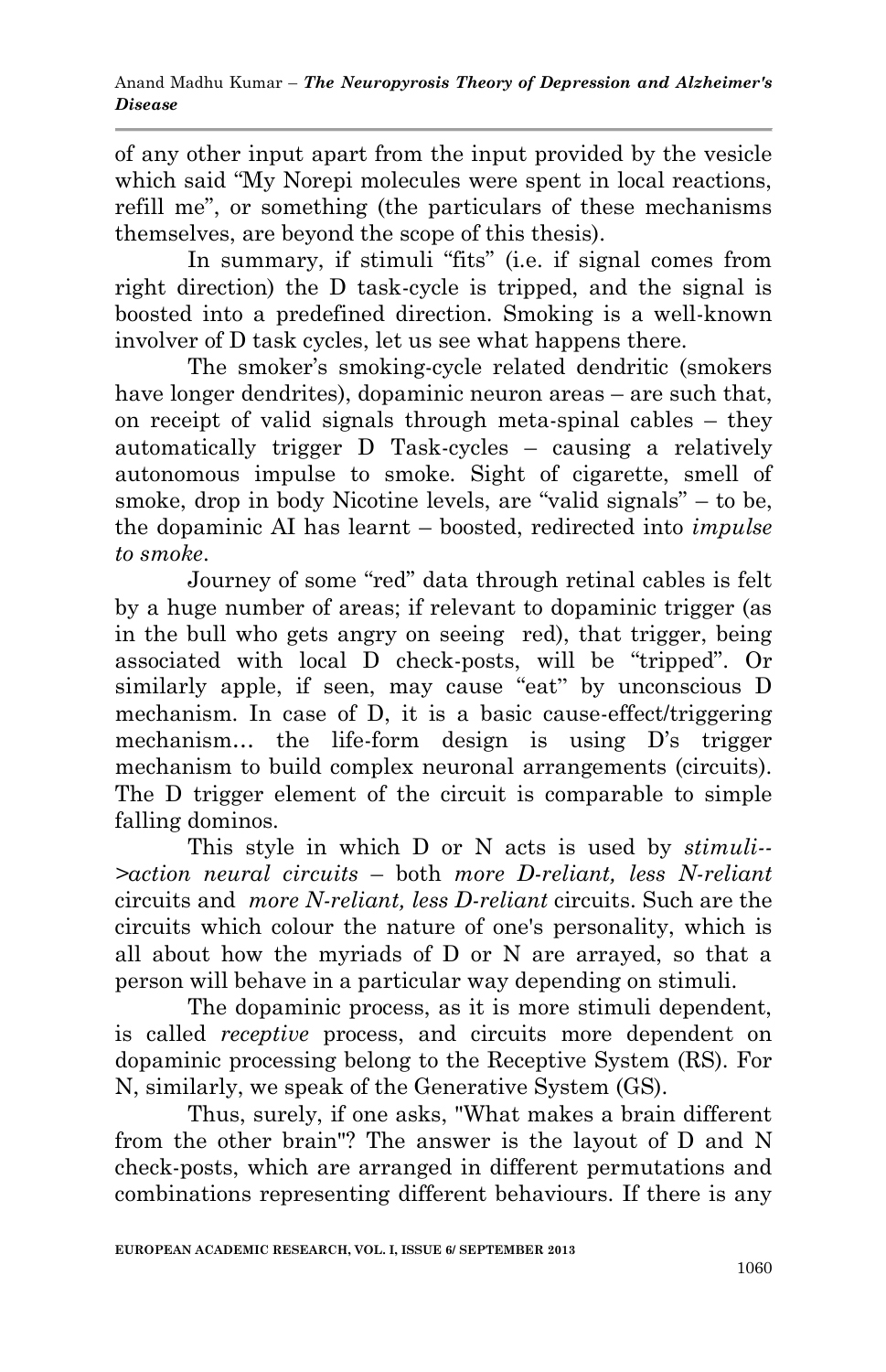central arrangement coding in the brain, which one can analogize to DNA, it is this D/N coding, much of which seem changable. There are hundreds, if not thousands, of different characterizable human behaviours, the vast majority of which are largely similar from human to human.

The DL-PFC, which is heavily innervated by Dopamine mechanisms, plays a large part in the largely receptive (stimulidependent) human processes like social judgement, executive memory, intentionality, and the act of deception and lying.

Some behaviours can be called largely dopaminic (thus housed mostly in the left brain, which takes up such tasks) and the rest can be called largely Norepic (and thus housed mostly in the right brain, which takes up such tasks). Table 1 carries an attempt to segregate behaviours into these 2 types is. For now, it suffices to say that, generally, behaviours which are cutthroat hyper-competitive (competition for its own sake with a negative emphasis on cooperation) -- are more reliant on D task cycles; on the other hand, behaviours which more involve logical refinements (which results in cooperation) are generally more Norepi-involving. That can generally be said. Now, in what might amount to an apologetic for the former type of cutthroat behaviours, we are presented with the *Dopaminergic mind hypothesis* -- "Dr. Previc presents the provocative theory that, approximately 80,000 years ago, high levels of dopamine led to the profound developmental leaps that most set modern man apart from his human and primate relatives".

This "pro-Dopamine" school of thought ascribes *intelligence* to hyper-Dopamine mentality ("A general theory is proposed that attributes the origins of human intelligence to an expansion of dopaminergic systems in human cognition" (Previc 1999); "Dopamine is postulated to be the key neurotransmitter regulating six predominantly left-hemispheric cognitive skills critical to human language and thought: motor planning, working memory, cognitive flexibility, abstract reasoning, temporal analysis/sequencing, and generativity" (Previc 1999). The reason for pro-dopamine stance may have been the same as why excess Grey Matter (a more dendritic brain doctrine) was declared to be the indicator of intelligence -- this feature was more common in the families of the biased scholars! However, an unbiased study is important. A different viewpoint on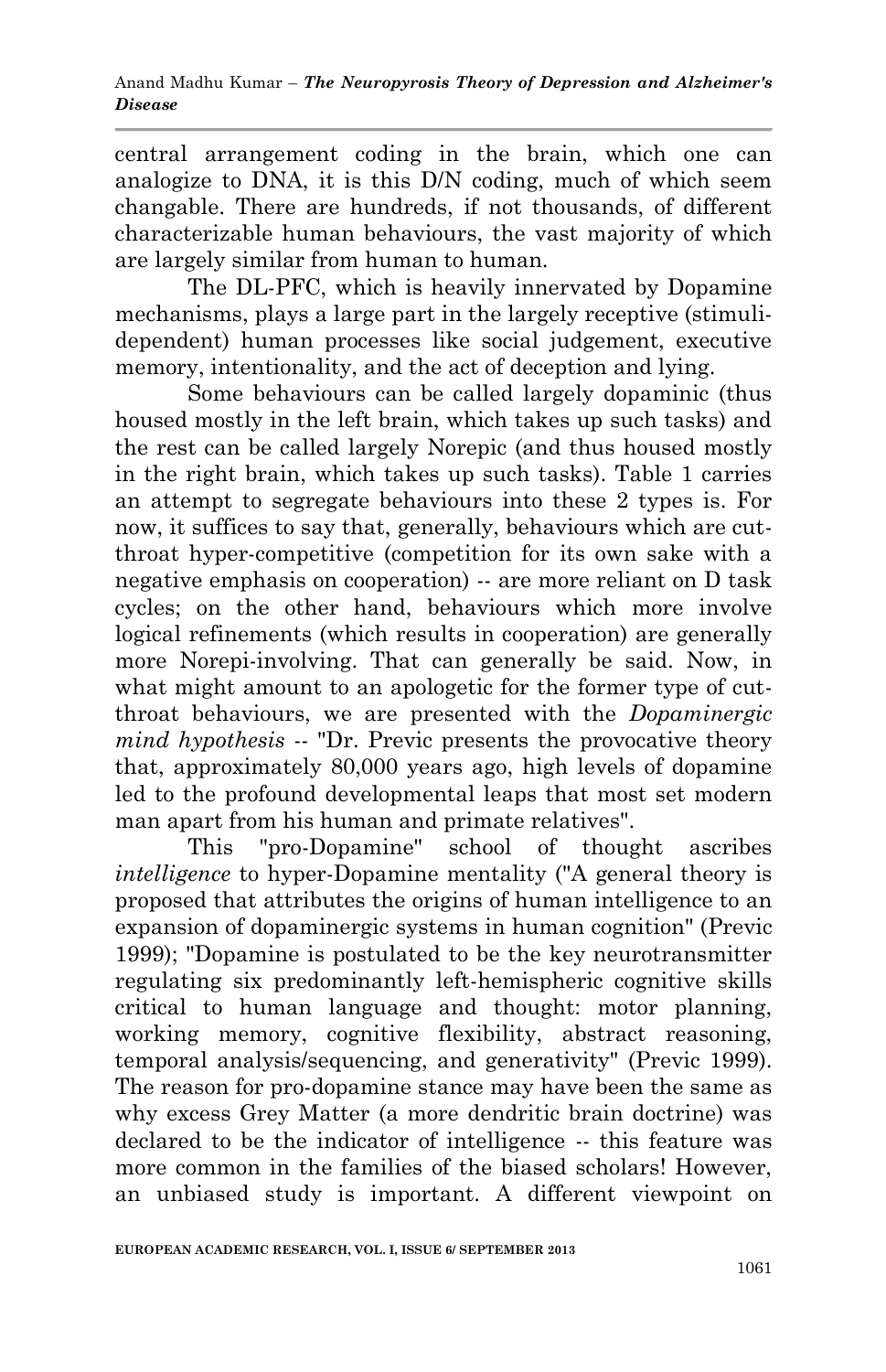Dopamine seems very necessary given how several disorders have been associated with Dopamine hyperactivity -- to name a few, Schizophrenia, Kannerian Autism, obsessional compulsive disorders, and ADHD. A paradigm shift is required -- the theory now presented sees Norepi as the post-planimal's primary neurotransmitter, and sees Dopamine as an outsider (to an extent) in the brain, an organ absent in sponges where D is indeed primary; an organ whose rise began with the rise of the multiconditionally signalling N.

## **The Neuropyrosis theory of dementia progression in hyper-Dopamine brains**



Above are shown the pathways of Dopamine (black) and Norepi (green) respectively. That the upper brain is the natural ecology for N, is seen in how N travels farther, i.e., has greater range of operation... But, apart from ancient areas of the brain (cerebellum and basal ganglia), D is found only in relatively insignificant amounts in the rest of the brain. Notably, D is found in the Pre-Frontal Cortex, where it has, beyond the basic extent that is necessary -- an anomalous existence, according to the present theory of neuropyrosis.

The theory of excess Dopamine having an anomalous presence in the upper brain, is reconfirmed by how Morón et al., who specifically characterize the prefrontal cortex as a "region with low levels of the dopamine transporter", note: "In the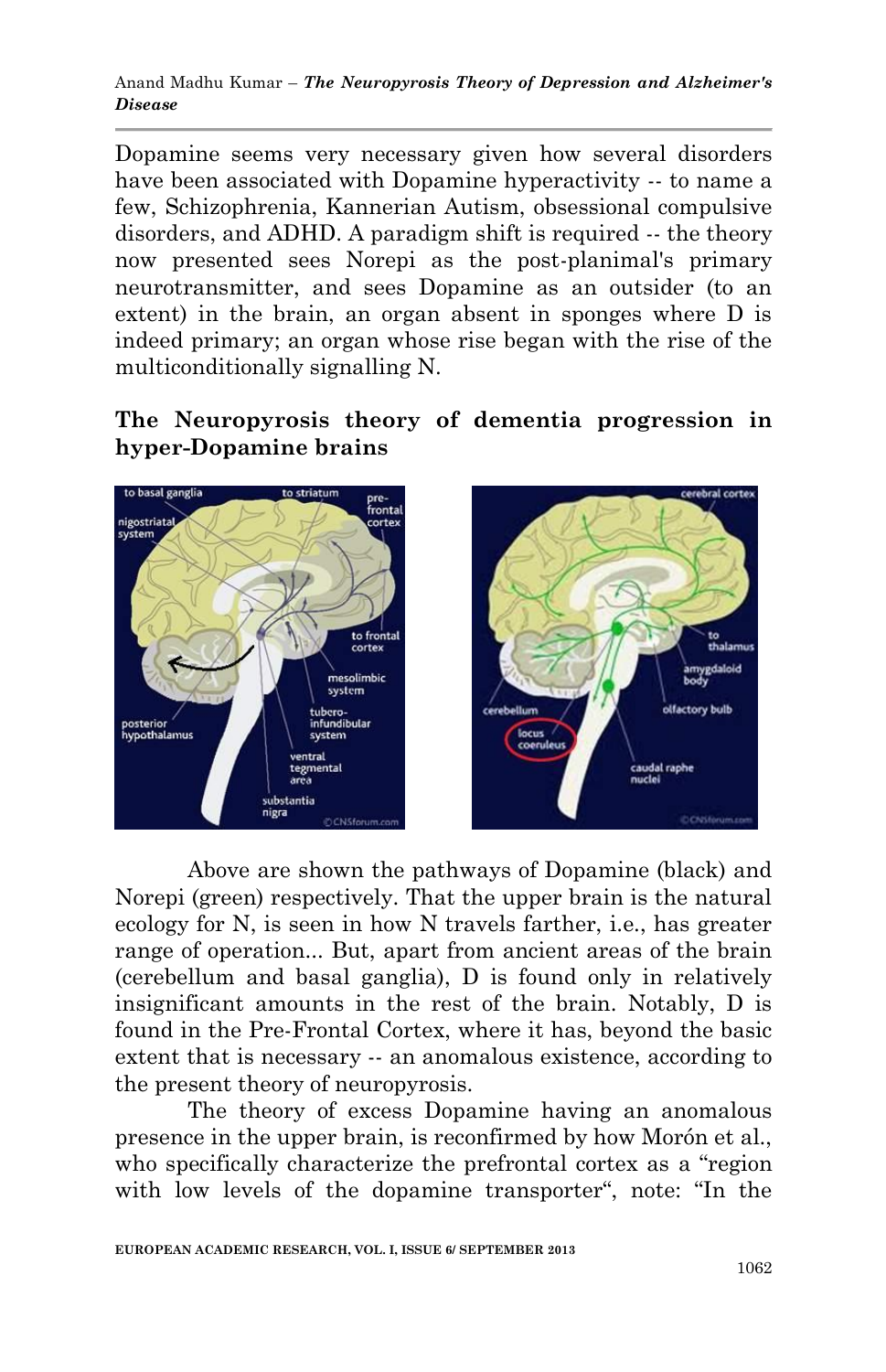striatum and basal ganglia, dopamine is inactivated by reuptake via the DAT. In the prefrontal cortex [where excessive presence of monoconditional signalling is anomalous], however, there are very few DAT proteins, and dopamine is inactivated instead by reuptake via the Norepi transporter, presumably on neighbouring Norepi neurons, then enzymatic breakdown by COMT" (Morón 2002).

Yavich et al. (2007) give us another rather interesting observation: "The DAT pathway is roughly an order of magnitude faster than the NET pathway: in mice, dopamine concentrations decay with a half-life of 200 milliseconds in the caudate nucleus (which uses the DAT pathway) versus 2,000 milliseconds in the prefrontal cortex."

The longer lifespan as well as the cuckoo characteristic shown by Morón et al., implies that D is actually thriving (in a calculative role) due to an upper-brain style, advanced Norepic neuroecology -- where the over-activity of D causes problem, according to the Neuropyrosis theory, which will now be described at length.

The increased activity of Dopamine, and lesser activity of Norepi (it is always a Yin Yang, here), in the brains of Alzheimer's disease patients, is found by Heneka et al., who say "AD individuals show  $\sim$  70% loss of locus coeruleus (LC) cells" () and "Degeneration of the locus coeruleus might be responsible for increased Aβ deposition in AD."

A brain in which Dopamine is predominant, so that there is more dendritic development (more grey matter) - suffers damage from overheating. Why? A brain/Prefrontal Cortex which is more dependent on Dopaminic monoconditional processing, by nature has greater signal density, because of the reason shown below:



The above implies hyper-RS activity, with quantitative QRR (Kumar 2013) barrages forming in the LT-area.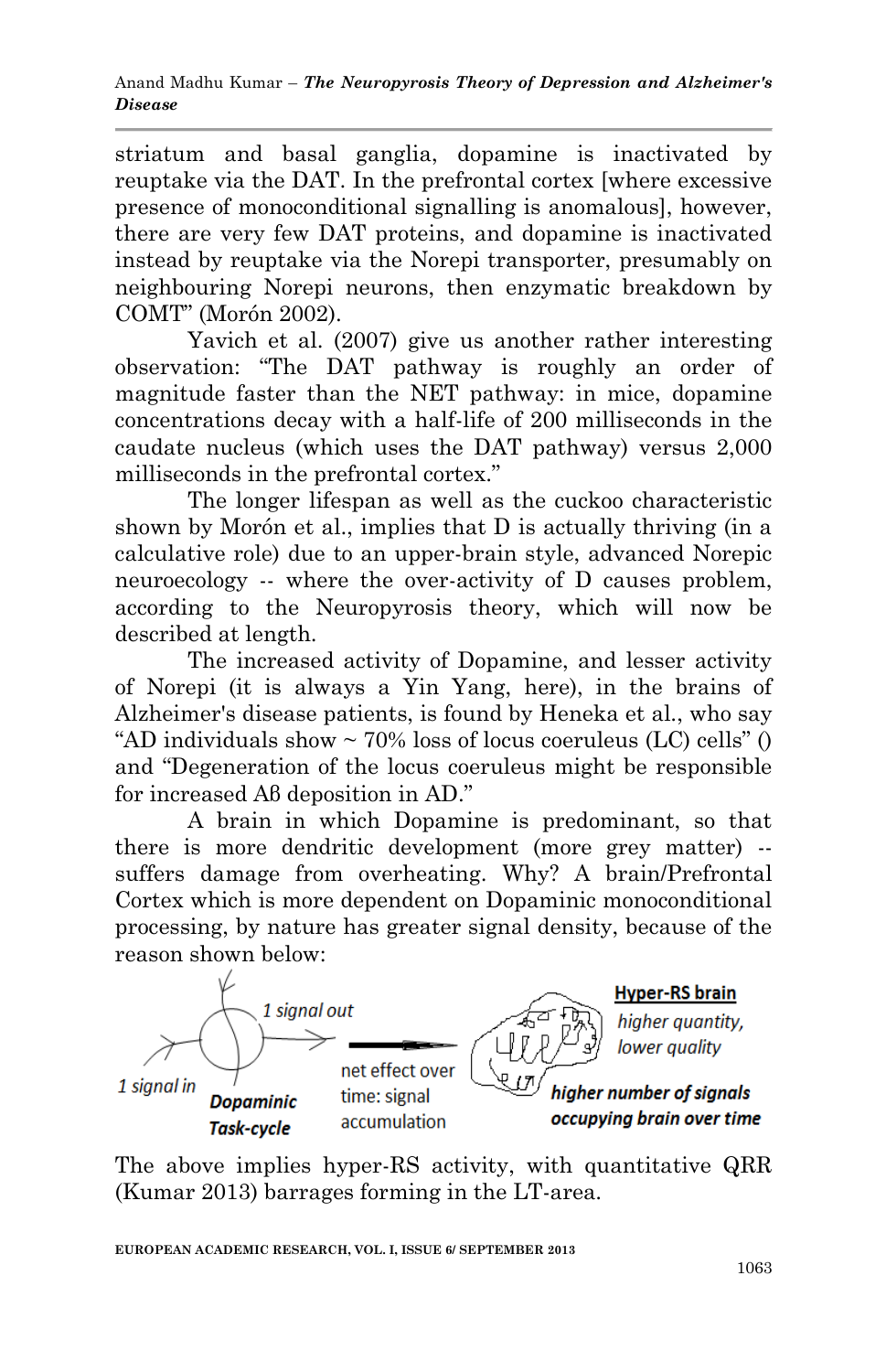

Now, beyond above pictures, the second thing is that, in the hyper-RS brain, D task-cycles occur in much greater quantity than N task-cycles, as the D-dominated lifestyle involves quantitative neuroactivity (see Table 1).

The increased signal density (which is due to more dopamine task-cycles) in case of Alzheimer's disease, is discussed by Alice Walton of *Forbes*: "The famous culprit in Alzheimer's disease, amyloid-beta plaques, is found to accumulate following increased [*receptive*] brain cell activity. Specifically, there's evidence that people who have more activity in their default mode networks may have increased risk for Alzheimer's disease. As researcher David Holtzman of Washington University told me last year, "people whose default mode networks have an average increase in activity relative to others may be at increased risk to get Alzheimer's disease later in life and the converse may also be true (less activity in this network, less risk)."

The increased signal density in case of Alzheimer's is further confirmed in how the lateral ventricles, which carry ventricular fluid to support neural activity, are enlarged in AD…. which again shows excess signalling activity.

And quantitative existence of signals in the brain is a very devastating thing for brain tissue. Each time a signal passes through a neuron, some loss occurs on the way. This loss is converted to heat (the electrical equivalent of friction). Primacy of dopamine (i.e. left brain dominance) implies greater local signal densities (see App. 1) and thus overheating. Overheating causes neuronal collapse and neuroinflammation repair reaction in key areas (hippocampus, which handles conceptualization, EC, PFC).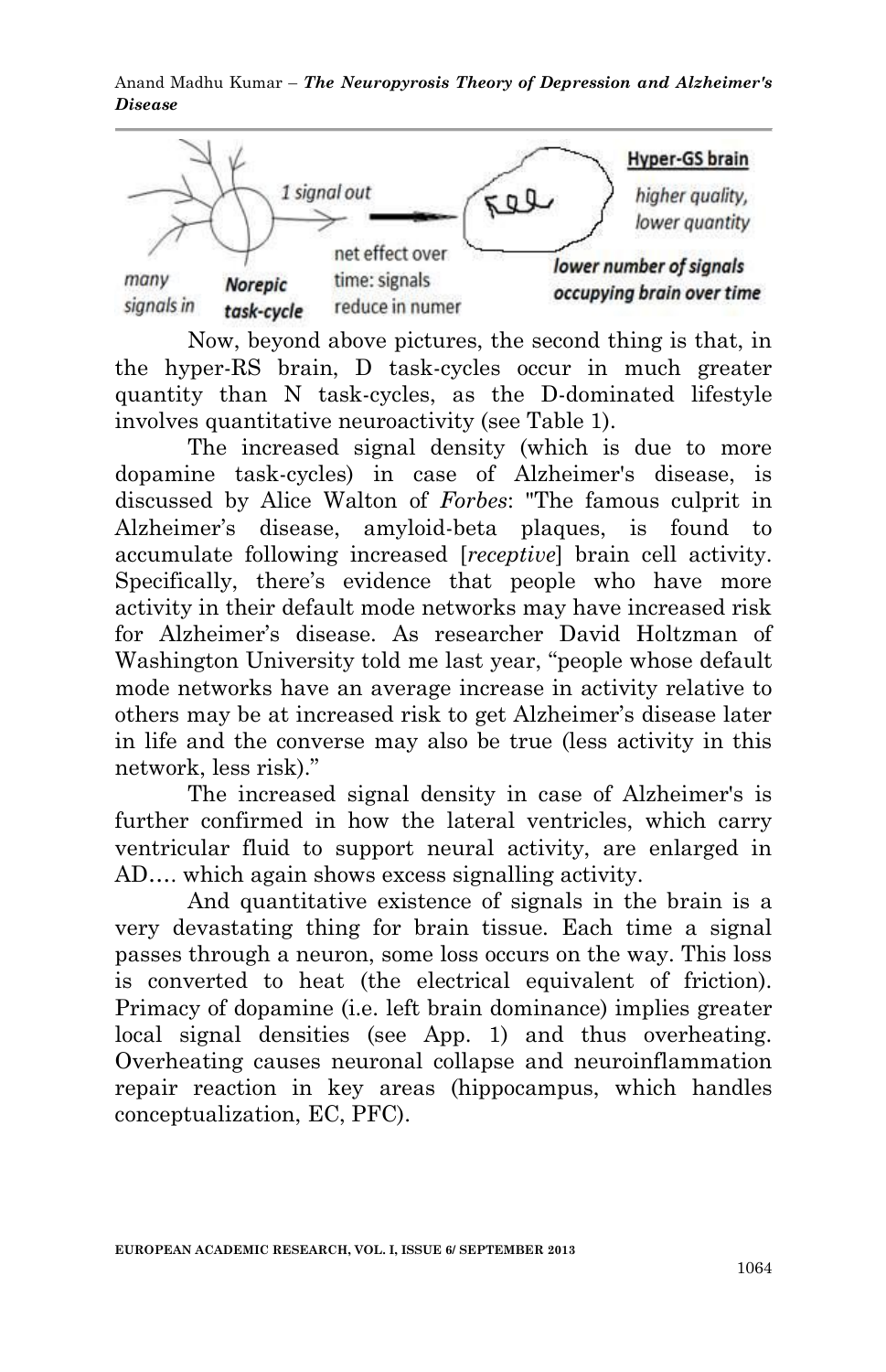### Effect of overheating:



Increased volume of current pass through areas critical to thinking, which are consequently destroyed in AD:

Memory transfer area "Entorhinal Cortex", one of the first to show damage in AD (Desikan 2010)

Memorization area: "ITG hippocampal loss in AD" (Desikan 2010)

Thus, just how thermocol shrinks if exposed to heat, or how the plastic covering of an electrical cable melts if too much current passes through it, hyper-signalling associated with the nature of D, destroys the substrate i.e. neuron dendrites and axons.



The neuropyrosis i.e. Overheating Theory of dementia, best explains AD, depression etc., and should be taken as superseding weak current hypotheses like: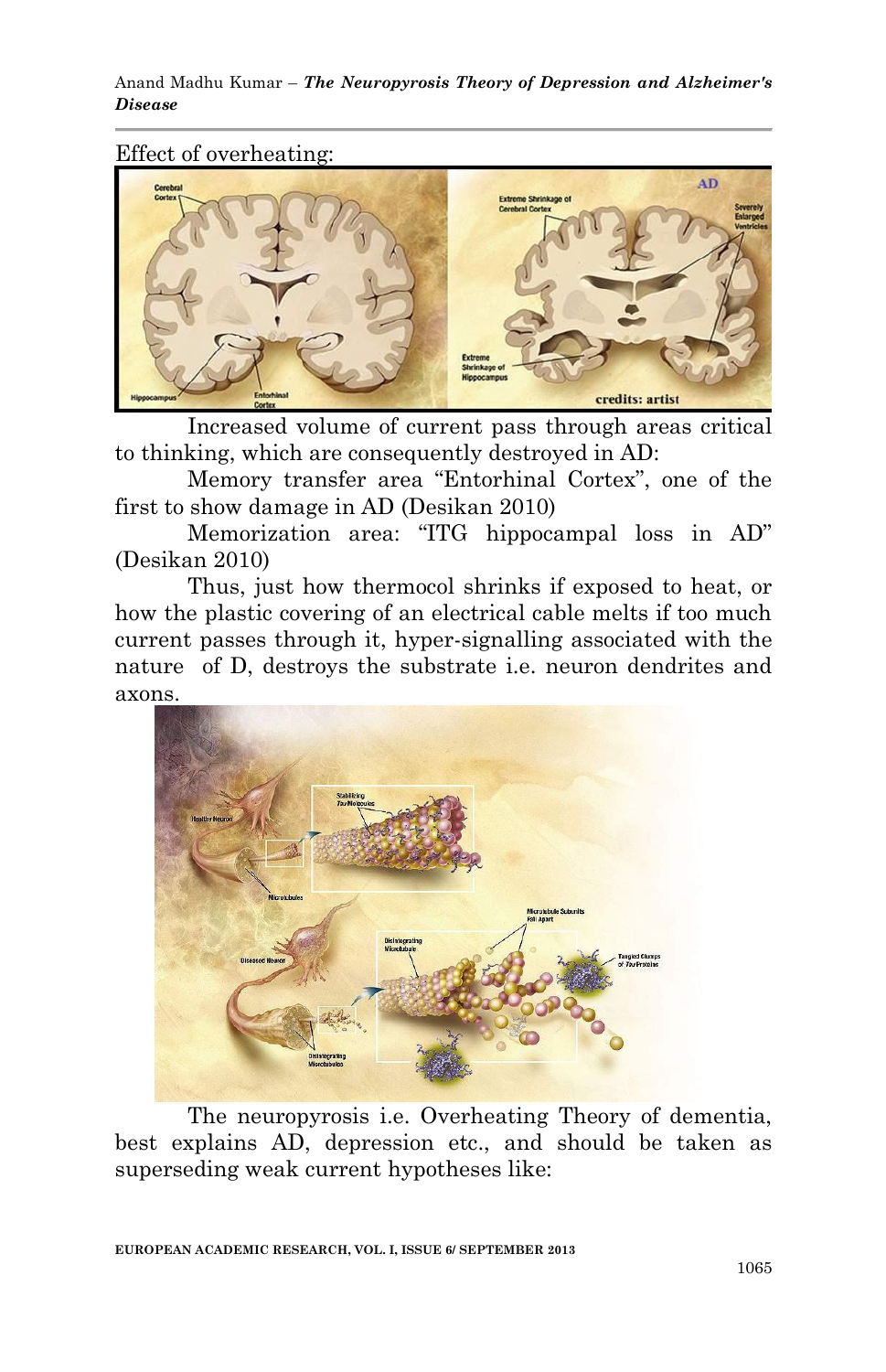"Herpes simplex virus type 1 has been proposed to play a causative role".

"The tau hypothesis is the idea that tau protein abnormalities initiate the disease cascade. In this model, hyperphosphorylated tau begins to pair with other threads of tau. Eventually, they form neurofibrillary tangles inside nerve cell bodies". However, it is obvious though that collapse due to overheating occurs first and the rubble comes later.

"In 1991, the amyloid hypothesis postulated that betaamyloid (βA) deposits are the fundamental cause of the disease". That reflects the same misguided methodology as the tau hypothesis -- black beads result from burning of thermocol, rather than causing its burning! They are only incidentally located in the damaged brain.

Thus "an experimental vaccine was found to clear the amyloid plaques in early human trials, but it did not have any effect on dementia".

"Another hypothesis asserts that the disease may be caused by age-related myelin breakdown in the brain". Hypomyelin is a hypo-GS condition that could surely coincide with AD, but the root cause of AD is hyper-RS (general dopamine hyperfunction seemingly best captured in the term *left brain dominance* in the person).

"The oldest, on which most currently available drug therapies are based, is the cholinergic hypothesis, which proposes that AD is caused by reduced synthesis of the neurotransmitter acetylcholine. The cholinergic hypothesis has not maintained widespread support, because medications intended to treat acetylcholine deficiency have been ineffective". Su, Wang, Nunomura, et al. implicate oxidative stress in AD (Su et al. 2008), but the root cause is the neuropyrosis activity related to dopamine hyperfunction and Norepic hypofunction.

Dementia is bad by itself. But what is worse about neuropyrosis, is that people suffering from Alzheimer's disease, also suffer depression. Depression seems a very specific signal of the brain affected by neuropyrosis, as the same observations are visible in the depressed and demented brain: "Default mode network shows greater activity when depressed participants ruminate" (Cooney et al. 2010). Further, Depression involves enlargement of lateral ventricles (Kempton 2011), like AD.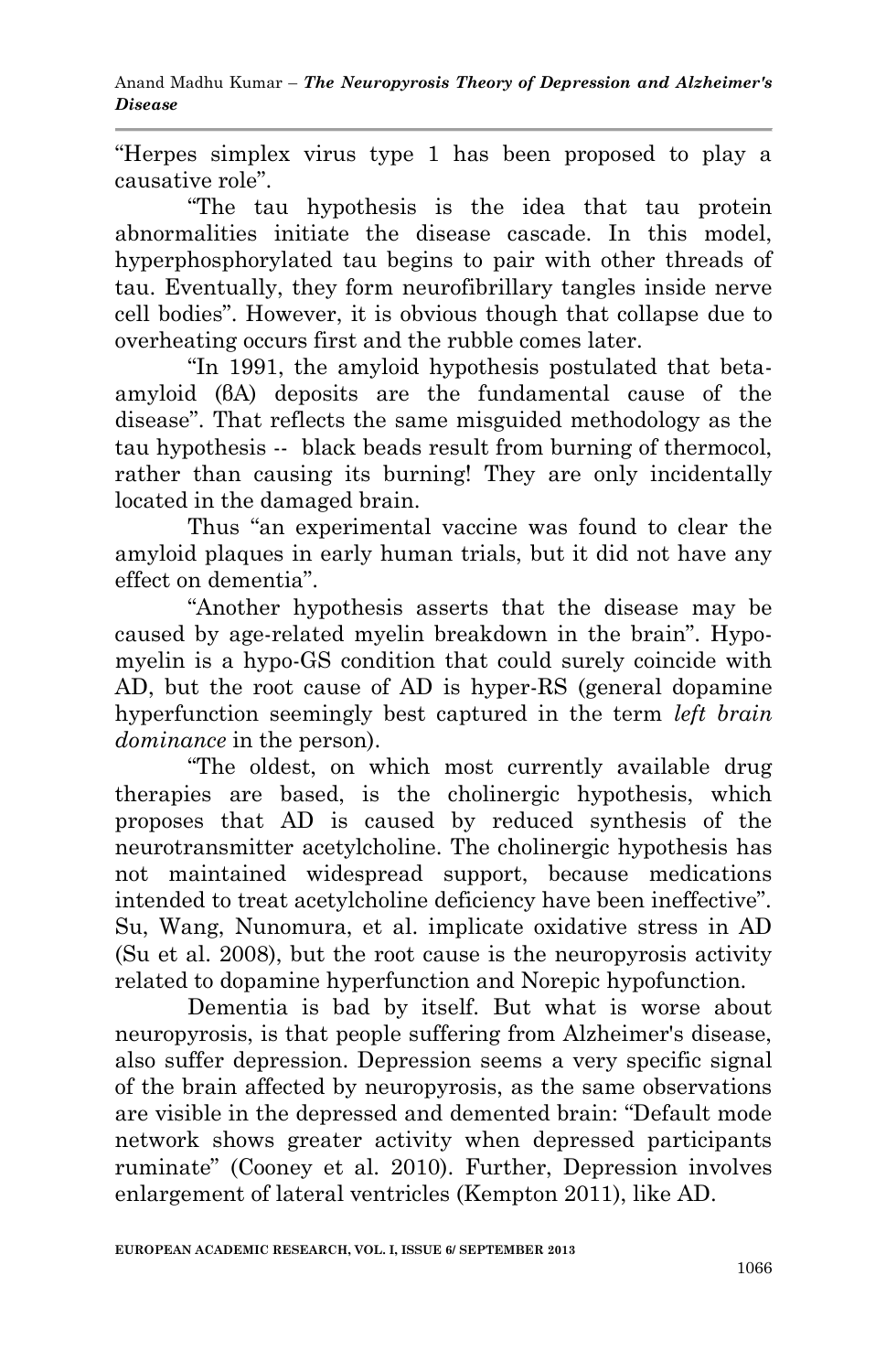The idea that it is a hyper-RS state that causes Alzheimer's disease by neuropyrosis, is confirmed in how, "In Alzheimer's disease (AD), brain atrophy has been proposed to be left lateralized" (Derflinger 2011) (i.e. more in the left hemisphere) -- in the light of the detail that the left brain hemisphere is dominated by D, relative to the right hemisphere.

As shown by Magda Ilcewicz-Klimek et al., who show that depression involves increased connectivity between the default mode network and the subgenual cingulate (2011) - one cannot generally say that depression is only because of more Dopamine – rather, increased dopamine, less Norepi in the PFC, which makes up a (not immutable) personality of the type shown in Column 1 of table 1 -- is associated with hyperfunction in the brain system known as Receptive System; Generative System is hypoactive, thus qualitative brain areas (e.g.: the Non linear thinking area just behind the middle of the eyes (kumar 2013)) are not utilized. That is associated with excessive D activity in critical areas (e.g.: the EC, hippocampus, and receptively oriented areas in the PFC), which end up as the sites of neuropyrosis and neuroinflammation – such areas work at a high thermal burden. This neuropyrolytic activity occurs under a wrong RS super-process that doesn't involve qualitative areas thus quantitatively burdens many critical areas. These areas get fatigued, and are like over-burdened marchers slowing down the whole brain; overall activity may drop. Thus the depressed are known for motivation deficit, failure to engage, fatalism, pessimism etc.

**Table 1**: Below, "Nx" means involving largely Norepic (manyin-1-out) style of signalling (*more of right-brain dependent GS activities*) *, which involves more qualitative signalling*. "Dx" means involving largely dopaminic (1-in-1-out) style of signalling (*has more left-brain dependent RS activities, more quantitative signalling*).

To differentiate between Dx and Nx, there are at least 3 methods:

a.) Look at generated signal/data volumes (a high volume of data generated can often be ascribed to Dx)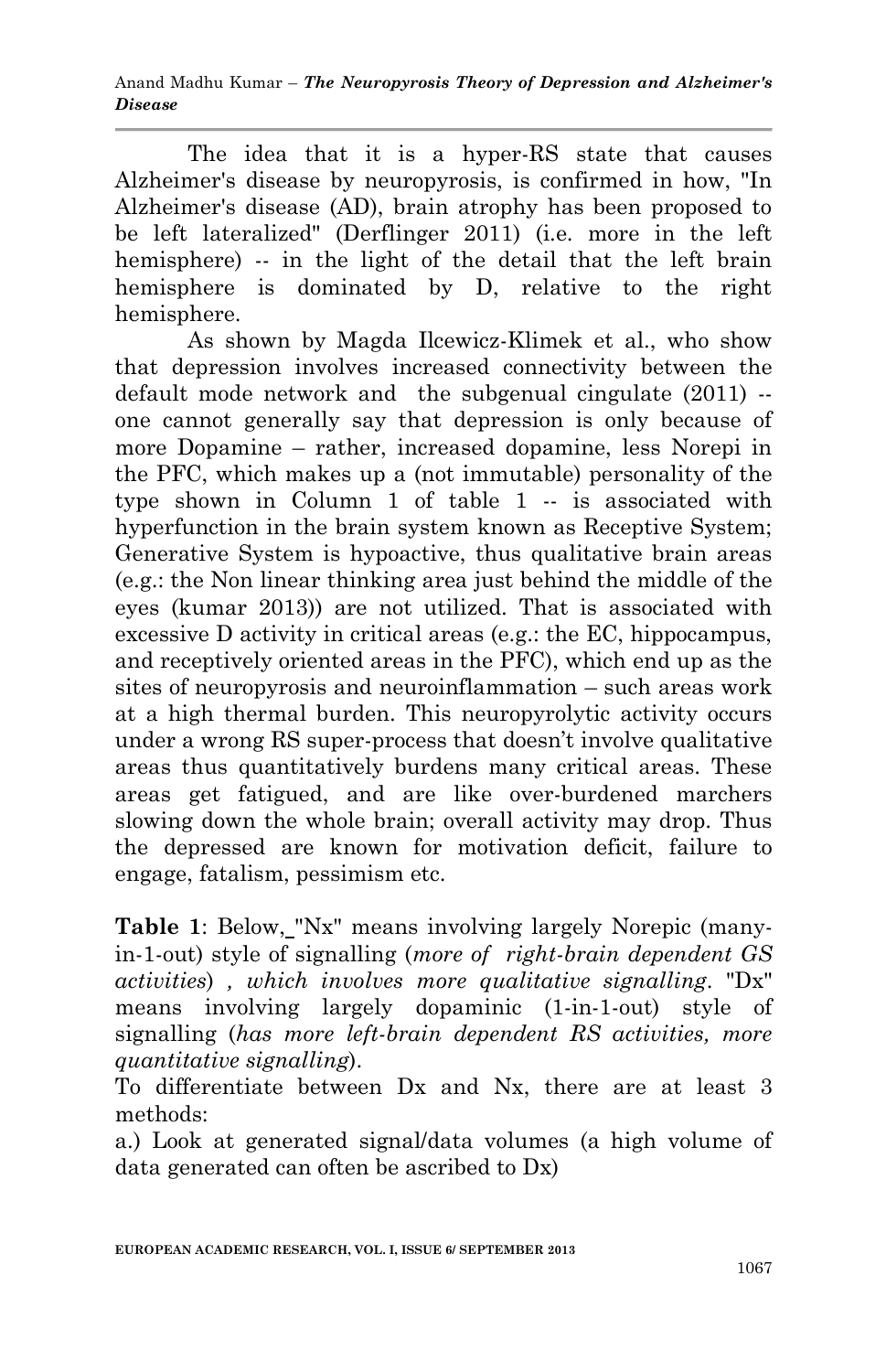b.) Ask: To what extent is the behaviour a function of stimuli (to that extent it can be called Dx)?

c.) understand the type of processing carried out in the GS/Nxlinked NLT-area and RS/Dx-linked LT-area (Kumar 2013).

| Examples of Dx                                                                            | Examples of Nx                                                    |
|-------------------------------------------------------------------------------------------|-------------------------------------------------------------------|
| Reactive<br>argumentation                                                                 | (logical<br>Thoughtful<br>dialectic<br>talent).                   |
| (Justificationism). Its components can                                                    | Components can be:                                                |
| be:                                                                                       | Nx1: Thinking using NLT-area (The NLT-                            |
| $Dx1$ : Get a good idea of what opponent is                                               | area is described (Kumar 2013).                                   |
| thinking                                                                                  | Dx1: Use Syllogical talent to express                             |
| $Dx2$ : Fetch opponent of that idea from a                                                | thoughts into words                                               |
| hive-mind                                                                                 | Dx2: Talk loudly and angrily if one's logic                       |
| Dx3: Syllogically elaborate upon D2 from                                                  | proves unable to infiltrate the audience (as                      |
| every angle by fulsomely bringing up:                                                     | far as exceptions go, this is a good example                      |
| Quantitative mentality                                                                    | -- relatively rare dopaminic process found in<br>many Aspergians) |
|                                                                                           |                                                                   |
| Dx4: innate dictionary                                                                    | Qualitative mentality                                             |
| Dx5: interplays of words                                                                  |                                                                   |
| Dx6: Irritant (saying what would irritate                                                 |                                                                   |
| confusing.<br>the<br>listener).<br>and/or                                                 |                                                                   |
| obscurantist additions (e.g.: filibuster)                                                 |                                                                   |
| Dx7: "Basically", or "like" etc. added in                                                 |                                                                   |
| for smooth delivery                                                                       | <i>Examine these processes by breaking</i>                        |
| Incorporation<br>$Dx8$ :<br>of<br>threats<br><b>or</b>                                    | them into their Dx and Nx components                              |
| threatening props for persuasion                                                          |                                                                   |
| $Dx9$ : Modulates facial expressions while                                                |                                                                   |
| talking (trigeminal, basal ganglian.                                                      |                                                                   |
| Neuralgia results from overuse?)                                                          |                                                                   |
| Rote learning; basic math (commerce,                                                      | Learning concepts; Lakatosian math and                            |
| statistics);<br>empirical,<br>experimental                                                | science (goes from metaphysical/theoretical                       |
| science; syllogic involves a LT-area-<br>(Kumar<br>2013), non-deductive<br>$_{\rm based}$ | to proofs, in a research program cycle)                           |
| associative skill.                                                                        |                                                                   |
| Male lion killing cubs by other males                                                     | Leopard strategically falling upon prey                           |
|                                                                                           | from tree                                                         |
| Herd behaviour e.g.: formation of herds                                                   | Individualist behaviour ("2 is company, 3 is                      |
| of "friends" in classes (schools may                                                      | a crowd")                                                         |
| discourage) and corporations.                                                             |                                                                   |
| Propagation of predictable agendas or                                                     |                                                                   |
| prophetic dogmas under excuses ethnic,                                                    |                                                                   |
| nationalist, "religious", or sectarian in                                                 |                                                                   |
| character (e.g.: racism); trying to live off                                              |                                                                   |
| socio-economic results of such<br>the                                                     |                                                                   |
| propagation; tribal reinterpretation of                                                   |                                                                   |
| object-oriented groups etc.                                                               |                                                                   |
| More emphasis on "friendship"<br>(e.g.:                                                   | Equal camaraderie with strangers (Xenia)                          |
| marriage)                                                                                 |                                                                   |
| Following other peoples' mental states.                                                   | Refining self's mental state (thinking)                           |
| Such data is used in "Games" (for a                                                       |                                                                   |
| review, see Games People Play by Eric                                                     |                                                                   |
| Berne). Such data is processed<br>by                                                      |                                                                   |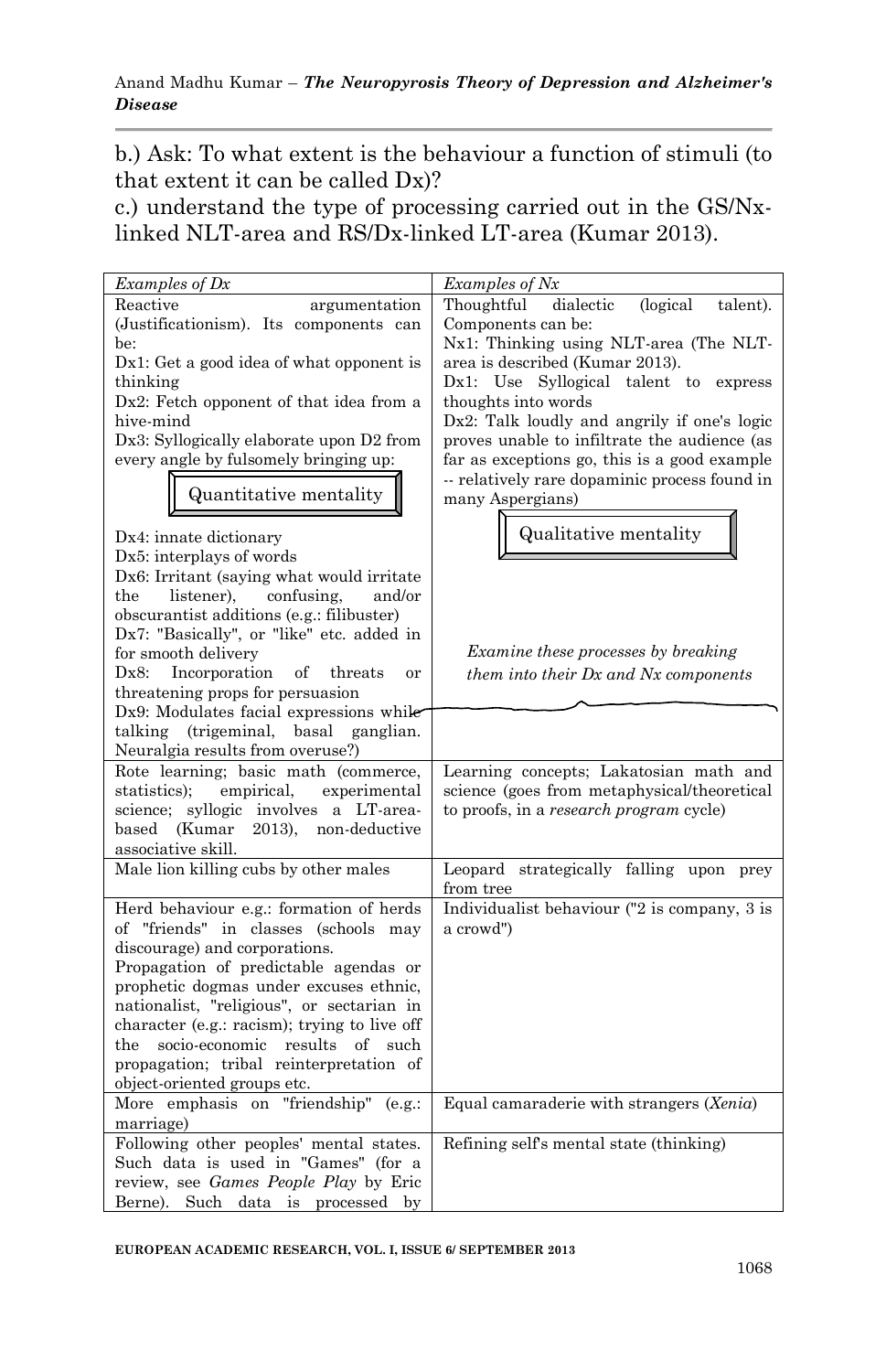| several hard-set, largely Dx-type<br>calculators (for a review,<br>see<br>Humphrey's Paper on primates' homo<br><i>psychologicus</i> skills, which differ from<br>logical talent/IQ and come<br>under<br>"Receptive Quotient"). |                                                                                                       |
|---------------------------------------------------------------------------------------------------------------------------------------------------------------------------------------------------------------------------------|-------------------------------------------------------------------------------------------------------|
| Measuring what (not) to say depending<br>on the listeners and their socio-economic<br>properties                                                                                                                                | Speaking your mind/heart                                                                              |
| Involvement in syllogically justified<br>(modern competitivist) ecology engages<br>and encourages Dx                                                                                                                            | Involvement in logically justifiable (natural<br>or utopian) ecology engages and encourages<br>$Nx$ . |

## **BIBLIOGRAPHY**

Chapman, R.M., and Bragdon, H.R. 1964. "Evoked responses to numerical and non-numerical visual stimuli while problem solving." *Nature* 203: 1155-1157.

Cooney R. E., Joormann J, Eugène F, Dennis EL, Gotlib IH. 2010. "Neural correlates of rumination in depression." *Cognitive Affective and Behavioral Neuroscience* 10 (4): 470–478.

Derflinger, Sabine, Christian Sorg, Christian Gaser, Nicholas Myers, Milan Arsic, Alexander Kurz, Claus Zimmer, Afra Wohlschlager, and Mark Muhlau. 2011. "Grey-matter atrophy in Alzheimer's disease is asymmetric but not lateralized." *J Alzheimers Dis*. 25(2):347-57. DOI: 10.3233/JAD-2011-110041.

Desikan, Rahul S., Mert R. Sabuncu, Nicholas J. Schmansky, Martin Reuter, Howard J. Cabral, Christopher P. Hess, Michael W. Weiner, et al. 2010. "Selective Disruption of the Cerebral Neocortex in Alzheimer's Disease." *PLoS ONE* 5(9): e12853.

[Heneka,](http://www.ncbi.nlm.nih.gov/pubmed/?term=Heneka%20MT%5Bauth%5D) Michael T., [Fabian Nadrigny,](http://www.ncbi.nlm.nih.gov/pubmed/?term=Nadrigny%20F%5Bauth%5D) [Tommy](http://www.ncbi.nlm.nih.gov/pubmed/?term=Regen%20T%5Bauth%5D)  [Regen,](http://www.ncbi.nlm.nih.gov/pubmed/?term=Regen%20T%5Bauth%5D) [Ana Martinez-Hernandez,](http://www.ncbi.nlm.nih.gov/pubmed/?term=Martinez-Hernandez%20A%5Bauth%5D) Lucia [Dumitrescu-](http://www.ncbi.nlm.nih.gov/pubmed/?term=Dumitrescu-Ozimek%20L%5Bauth%5D)[Ozimek,](http://www.ncbi.nlm.nih.gov/pubmed/?term=Dumitrescu-Ozimek%20L%5Bauth%5D) [Dick Terwel,](http://www.ncbi.nlm.nih.gov/pubmed/?term=Terwel%20D%5Bauth%5D) [Daniel Jardanhazi-Kurutz,](http://www.ncbi.nlm.nih.gov/pubmed/?term=Jardanhazi-Kurutz%20D%5Bauth%5D) [Jochen](http://www.ncbi.nlm.nih.gov/pubmed/?term=Walter%20J%5Bauth%5D)  [Walter,](http://www.ncbi.nlm.nih.gov/pubmed/?term=Walter%20J%5Bauth%5D) [Frank Kirchhoff,](http://www.ncbi.nlm.nih.gov/pubmed/?term=Kirchhoff%20F%5Bauth%5D) [Uwe-Karsten Hanisch,](http://www.ncbi.nlm.nih.gov/pubmed/?term=Hanisch%20UK%5Bauth%5D) and [Markus P.](http://www.ncbi.nlm.nih.gov/pubmed/?term=Kummer%20MP%5Bauth%5D)  [Kummer.](http://www.ncbi.nlm.nih.gov/pubmed/?term=Kummer%20MP%5Bauth%5D) 2010. "Locus ceruleus controls Alzheimer's disease pathology by modulating microglial functions through norepinephrine." *Proc Natl Acad Sci U S A*. 107(13): 6058– 6063.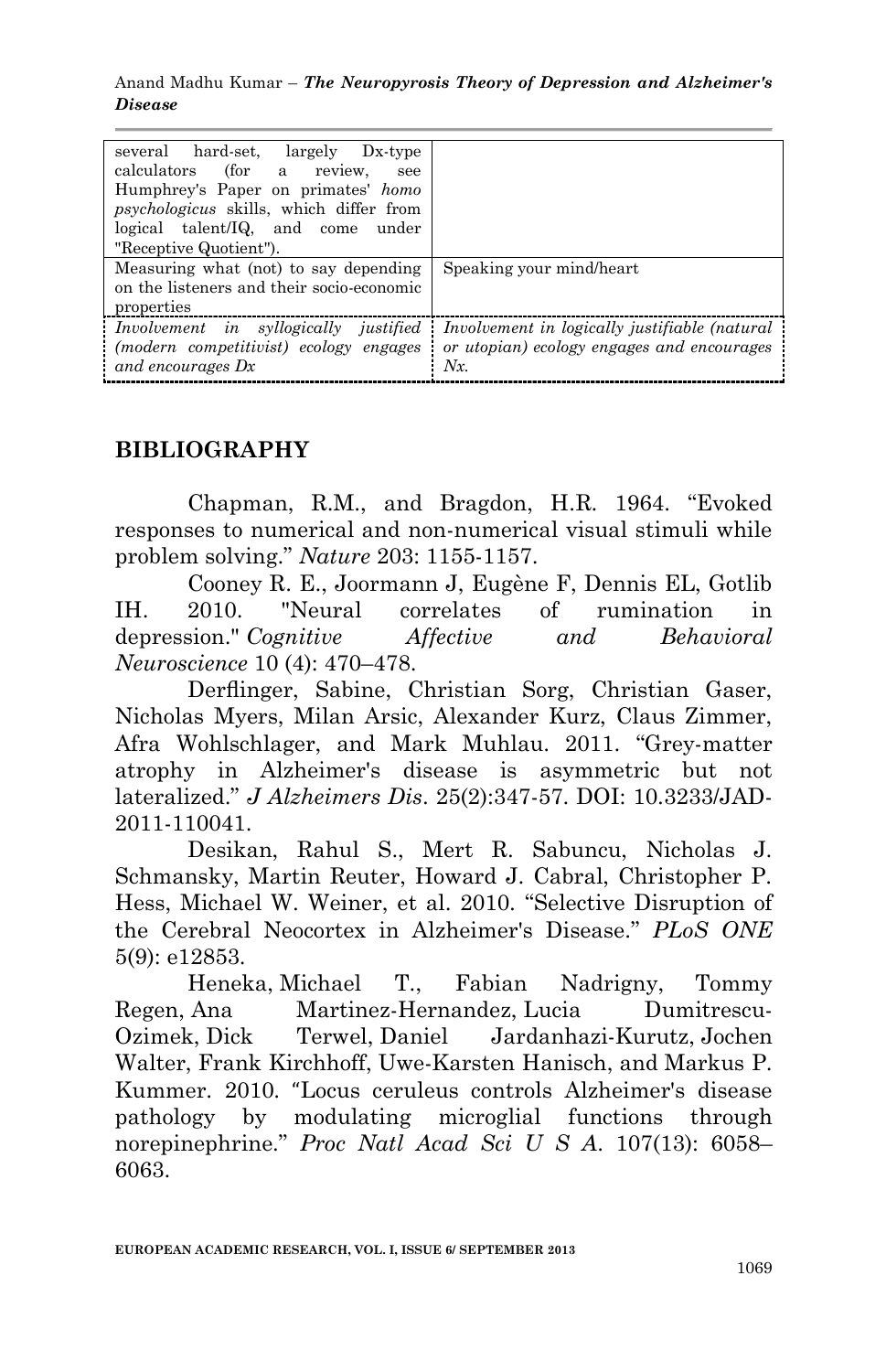Ilcewicz-Klimek, Magda, Christopher R. Honey, Helen S. Mayberg. 2011. "A multicenter pilot study of subcallosal cingulate area deep brain stimulation for treatment-resistant depression." *Journal of Neurosurgery* 116(2): 315–22. doi:10.3171/2011.10.JNS102122. PMID 22098195

Johnson, R. Jr. 1993. "On the neural generators of the P300 component of the event-related potential." *Psychophysiology* 30 (1): 90–97. PMID 8416066

[Kempton M. J.](http://www.ncbi.nlm.nih.gov/pubmed?term=Kempton%20MJ%5BAuthor%5D&cauthor=true&cauthor_uid=21727252), [Salvador Z.](http://www.ncbi.nlm.nih.gov/pubmed?term=Salvador%20Z%5BAuthor%5D&cauthor=true&cauthor_uid=21727252), [Munafò M. R.](http://www.ncbi.nlm.nih.gov/pubmed?term=Munaf%C3%B2%20MR%5BAuthor%5D&cauthor=true&cauthor_uid=21727252), [Geddes J.](http://www.ncbi.nlm.nih.gov/pubmed?term=Geddes%20JR%5BAuthor%5D&cauthor=true&cauthor_uid=21727252)  [R.](http://www.ncbi.nlm.nih.gov/pubmed?term=Geddes%20JR%5BAuthor%5D&cauthor=true&cauthor_uid=21727252), [Simmons A.](http://www.ncbi.nlm.nih.gov/pubmed?term=Simmons%20A%5BAuthor%5D&cauthor=true&cauthor_uid=21727252), [Frangou S.](http://www.ncbi.nlm.nih.gov/pubmed?term=Frangou%20S%5BAuthor%5D&cauthor=true&cauthor_uid=21727252), [Williams S. C.](http://www.ncbi.nlm.nih.gov/pubmed?term=Williams%20SC%5BAuthor%5D&cauthor=true&cauthor_uid=21727252) 2011. "Structural Neuroimaging Studies in Major Depressive Disorder, Metaanalysis and Comparison with Bipolar Disorder." *Arch Gen Psychiatry*. 68(7):675-690.

doi:10.1001/archgenpsychiatry.2011.60

Kumar, Anand M. 2013. *Article 2 on Cognitive neuroscience*, The mysterious human brain, demystified: excerpts from Droog's theoretical framework, from www.Diedefsauron.net: link: http://www.djedefsauron.net/index.php?option=com\_content&vi ew=article&id=192:article-2-on-cognitive-neuroscience-

&catid=48:the-mysteries-of-the-brain&Itemid=61

Liu, Hongwei, Yuri Mishima, Takeshi Fujiwara, Hiroshi Nagai, Akira Kitazawa, Yuji Mine, Hisayoshi Kobayashi, Xinsheng Yao, Junko Yamada, Taiko Oda, and Michio Namikoshi. 2004. "Isolation of Araguspongine M, a New Stereoisomer of an Araguspongine/Xestospongin alkaloid, and Dopamine from the Marine Sponge Neopetrosia exigua Collected in Palau." *Marine Drugs 2*, 154-163.

Livingstone, Margaret, Ronald Harris-Warrick, Edward Kravitz. 1980. "Serotonin and Octopamine Produce Opposite Postures in Lobsters." *Science* 208(4439): 76–79. doi:10.1126/science.208.4439.76. PMID 17731572.

Lutzenberger, W., Elbert, T., Rockstroth, B. 1987. "A brief tutorial on the implications of volume conduction for the interpretation of the EEG." *Journal of Psychophysiology* 33. S56.

Mayer, A. M. 2006. "Polyphenol oxidases in plants and fungi: Going places? A review." *Phytochemistry* 67 (21): 2318– 2331.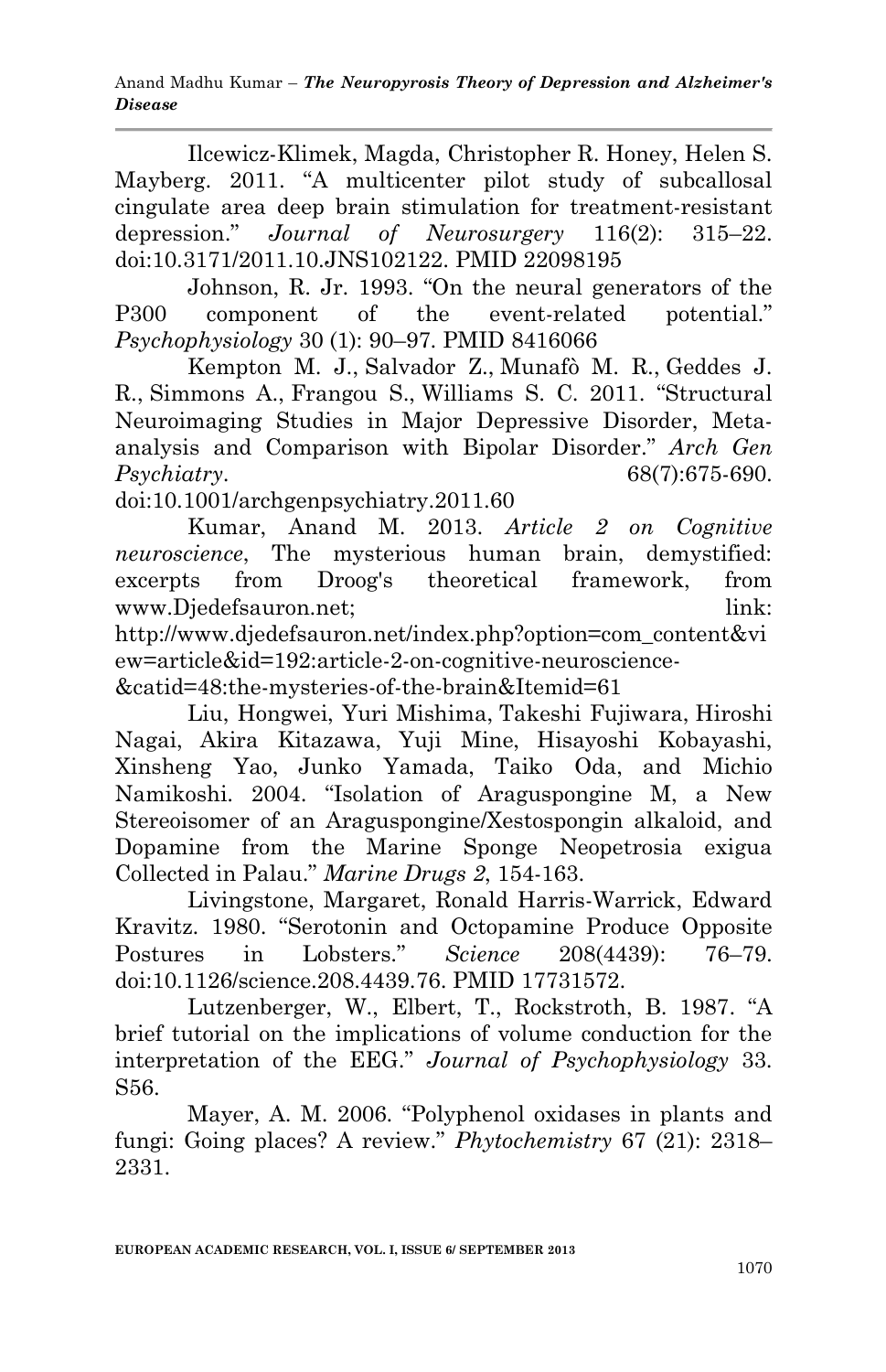Mobley P., and P. Greengard. 1984. "Evidence for widespread effects of noradrenaline on axon terminals in the rat frontal cortex." *Proc. Natl. Acad. Sci. USA* 82: 945-947.

Morón JA, Brockington A, Wise RA, Rocha BA, Hope BT. 2002. "Dopamine uptake through the norepinephrine transporter in brain regions with low levels of the dopamine transporter: evidence from knock-out mouse lines." *The Journal of Neuroscience*. 22 (2):389–395.

Nieuwenhuis S., Aston-Jones G., and Cohen J. D. 2005. "Decision Making, the P3, and the Locus Coeruleus– Norepinephrine System." *[Psychol Bull.](http://www.ncbi.nlm.nih.gov/pubmed/16060800)* 131(4):510-32.

Pineda, J.A., Foote, S.L., and Neville, H.J. 1989. "Effects of Locus Coeruleus Lesions on Auditory Event-Related Potentials in Monkey." *J. Neurosci* 9 (1): 81–93.

Previc F.H. 1999. *Dopamine and the origins of human intelligence*. Flight Stress Protection Division, Brooks Air Force Base, Texas.

[Schwaerzel,](http://f1000.com/prime/search/evaluatedpubmed?query=Schwaerzel+M&queryField=Author) M., [Monastirioti M,](http://f1000.com/prime/search/evaluatedpubmed?query=Monastirioti+M&queryField=Author) [Scholz H,](http://f1000.com/prime/search/evaluatedpubmed?query=Scholz+H&queryField=Author) [Friggi-Grelin](http://f1000.com/prime/search/evaluatedpubmed?query=Friggi-Grelin+F&queryField=Author)  [F,](http://f1000.com/prime/search/evaluatedpubmed?query=Friggi-Grelin+F&queryField=Author) [Birman S,](http://f1000.com/prime/search/evaluatedpubmed?query=Birman+S&queryField=Author) [Heisenberg M.](http://f1000.com/prime/search/evaluatedpubmed?query=Heisenberg+M&queryField=Author) 2003. "Dopamine and octopamine differentiate between aversive and appetitive olfactory memories in Drosophila." *J Neurosci*. 23(33):10495-502.

Su B., Wang X., Nunomura A., et al. 2008. "Oxidative Stress Signaling in Alzheimer's Disease". *Curr Alzheimer Res* 5 (6): 525–32.

Tang, F., Tao, L., Luo, X., Ding, L., Guo, M., Nie, L., and Yao, S. 2006. "Determination of octopamine, synephrine and tyramine in Citrus herbs by ionic liquid improved 'green' chromatography." *[J Chromatogr A.](http://www.ncbi.nlm.nih.gov/pubmed/16781718)* 1125(2):182-8.

[Van Alstyne,](http://www.researchgate.net/researcher/18943206_Kathryn_L_Van_Alstyne/) Kathryn L., [Amorah V Nelson,](http://www.researchgate.net/researcher/33435252_Amorah_V_Nelson/) [James R](http://www.researchgate.net/researcher/10942370_James_R_Vyvyan/)  [Vyvyan,](http://www.researchgate.net/researcher/10942370_James_R_Vyvyan/) [Devon A Cancilla](http://www.researchgate.net/researcher/10410605_Devon_A_Cancilla/). 2006. "Dopamine functions as an antiherbivore defense in the temperate green alga Ulvaria obscura." *Oecologia* 148: 304-311.

Weyrer, Simon, Klaus Rutzler, and Reinhard Rieger. 1999. "Serotonin in Porifera? Evidence from developing Tedania ignis, the Caribbean fire sponge (Demospongiae)." *Memoirs of the Queensland Museum* 44: 659-665.

Yao, WD, Spealman R.D., and Zhang J. 2008. "Dopaminergic signaling in dendritic spines." *Biochem Pharmacol.* 75(11): 2055-69.